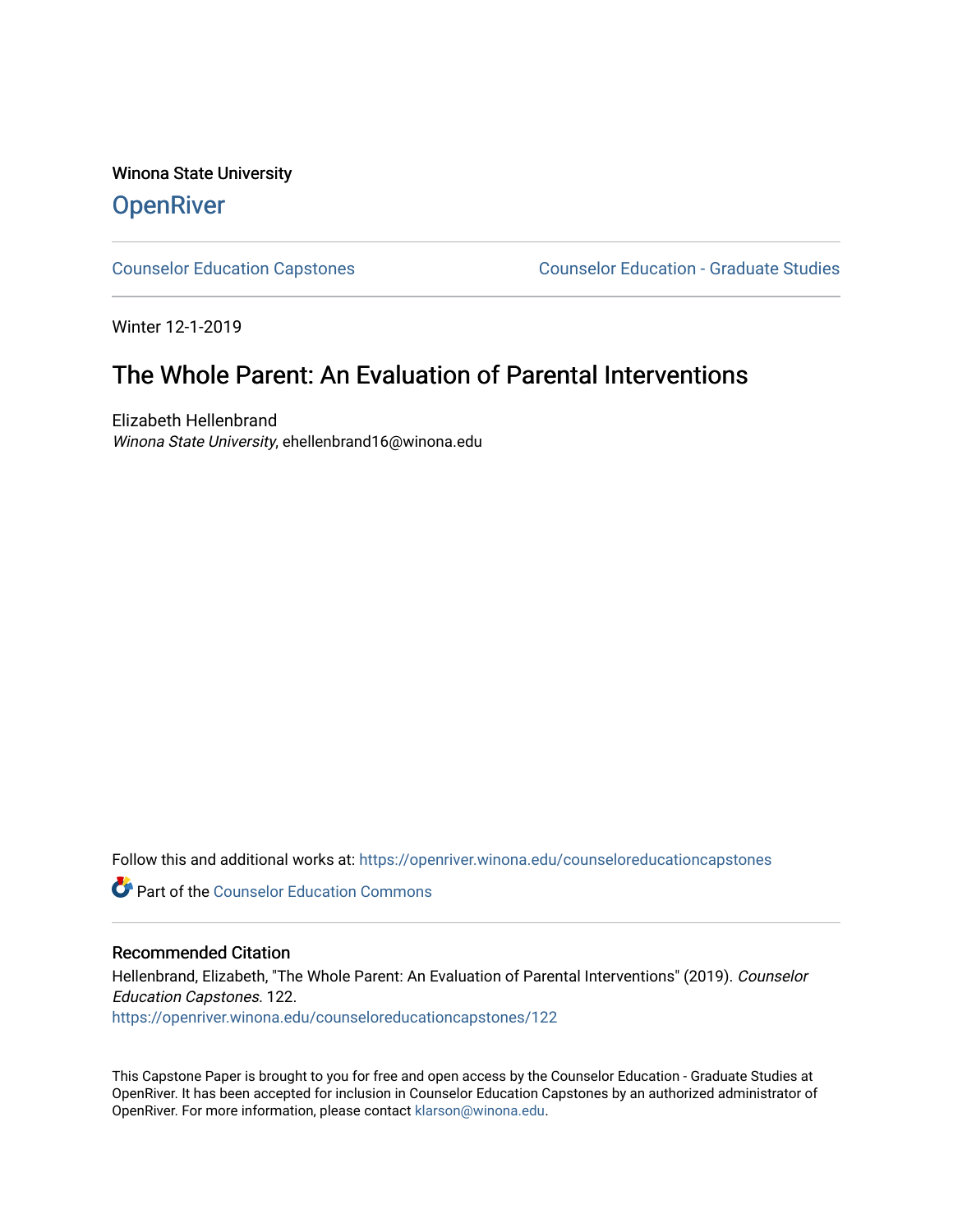The Whole Parent: An Evaluation of Parental Interventions

Elizabeth Hellenbrand

A Capstone Project submitted in partial fulfillment of the

requirements for the Master of Science Degree in

Counselor Education at

Winona State University

Fall 2019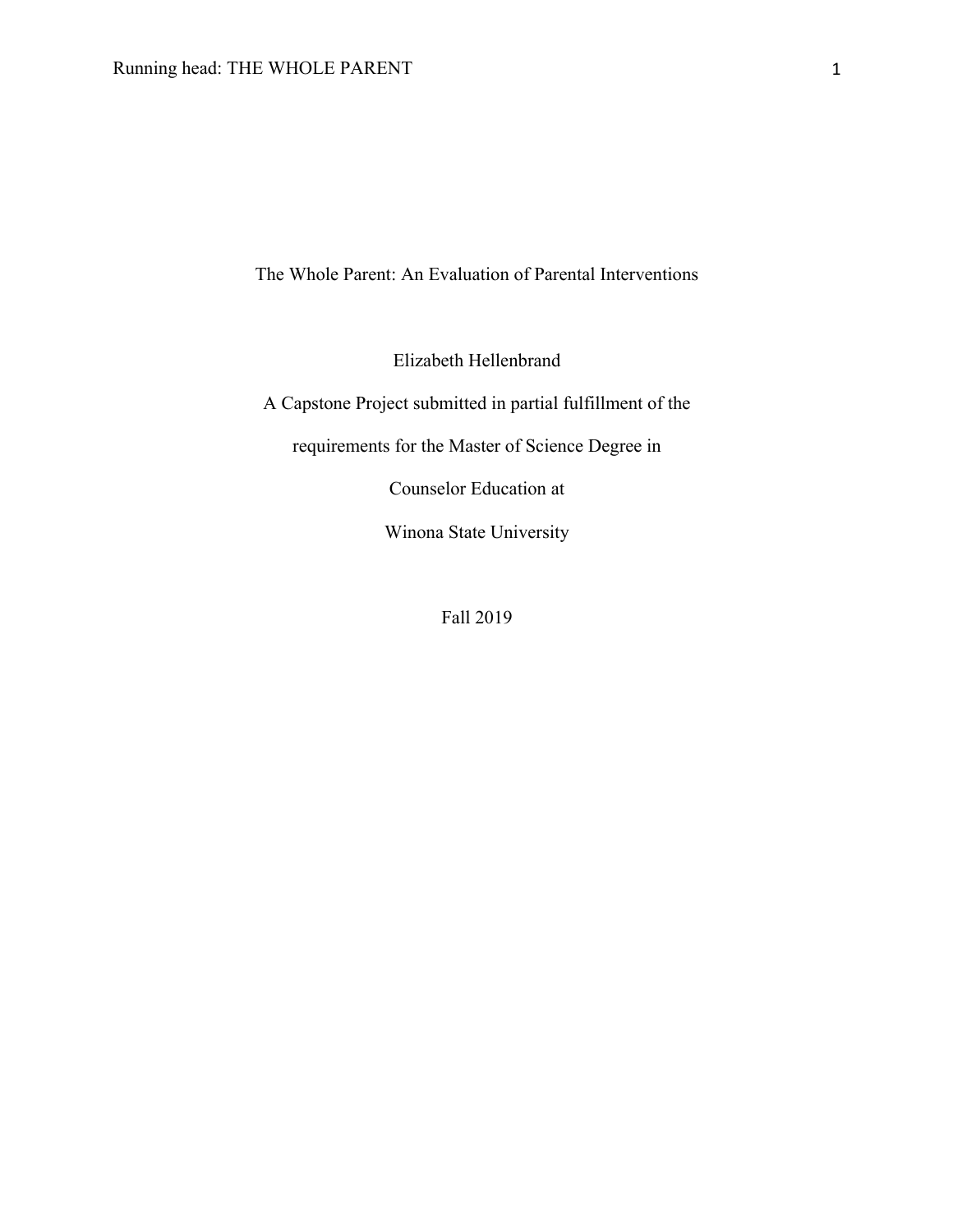Winona State University

College of Education

Counselor Education Department

CERTIFICATE OF APPROVAL

## CAPSTONE PROJECT

 $\frac{1}{2}$  ,  $\frac{1}{2}$  ,  $\frac{1}{2}$  ,  $\frac{1}{2}$  ,  $\frac{1}{2}$  ,  $\frac{1}{2}$  ,  $\frac{1}{2}$  ,  $\frac{1}{2}$  ,  $\frac{1}{2}$  ,  $\frac{1}{2}$ 

The Whole Parent: An Evaluation of Parental Interventions

This is to certify that the Capstone Project of

Elizabeth Hellenbrand

Has been approved by the faculty advisor and the CE 695 – Capstone Project

Course Instructor in partial fulfillment of the requirements for the

Master of Science Degree in

Counselor Education

Capstone Project Supervisor: Rules MW

Rieko Miyakuni, Ed.D.

Approval Date: \_\_\_\_\_\_\_\_\_\_\_\_\_\_\_\_\_\_ 12/12/2019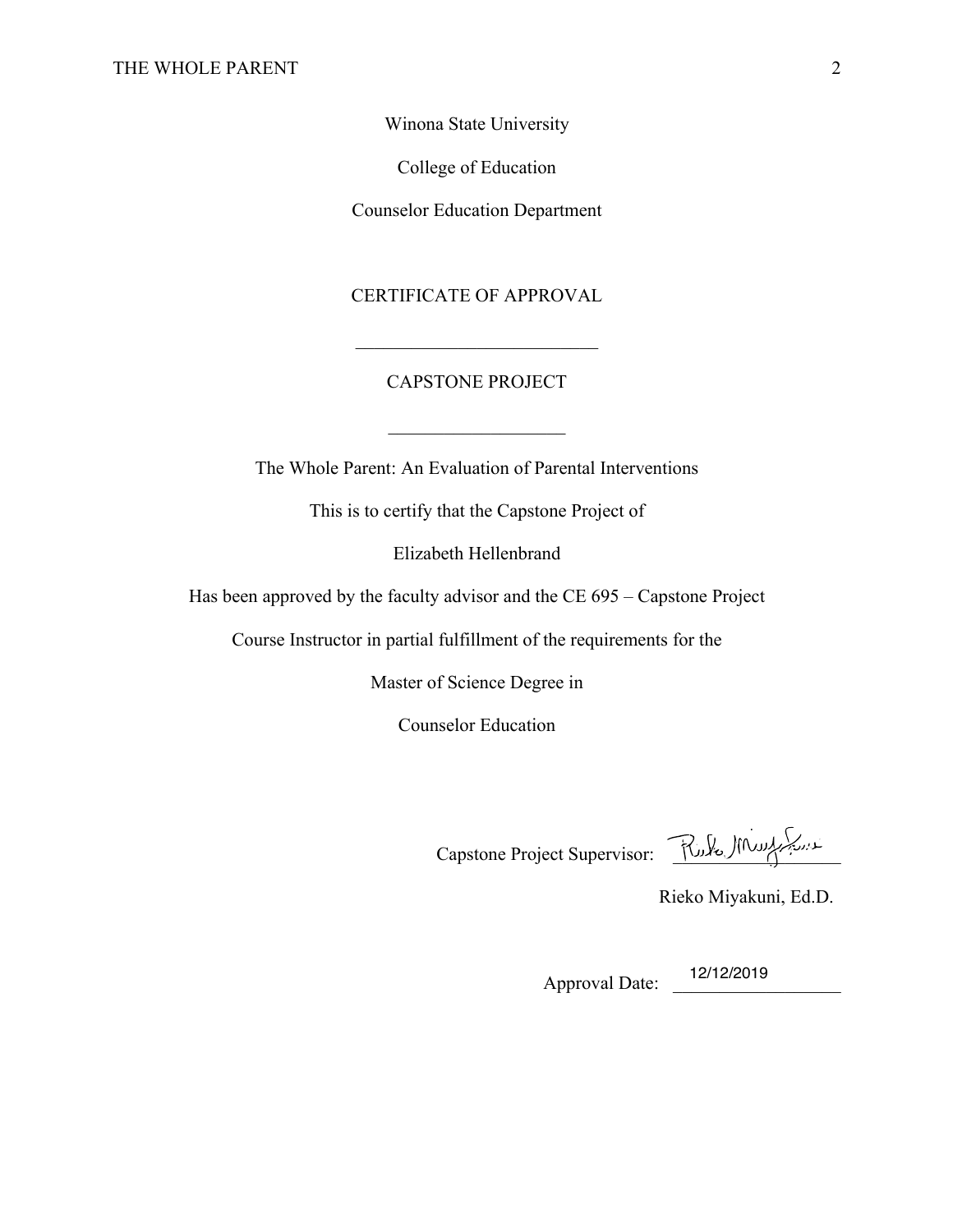## Abstract

With an increase in disruptive child behaviors, parents are utilizing supports such as mentors, counselling and parent training programs increasingly. This study investigates different parental training programs regarding their effectiveness of changed behavior, recommended population served, main goals of the program and skills taught within the stated program. Mindfulness incorporation programs, Strengthening Families program, ACT program, Incredible years and the Circles of Security program are focused on within this research.

*Keywords: Parent interventions, Skill building, effectiveness and application*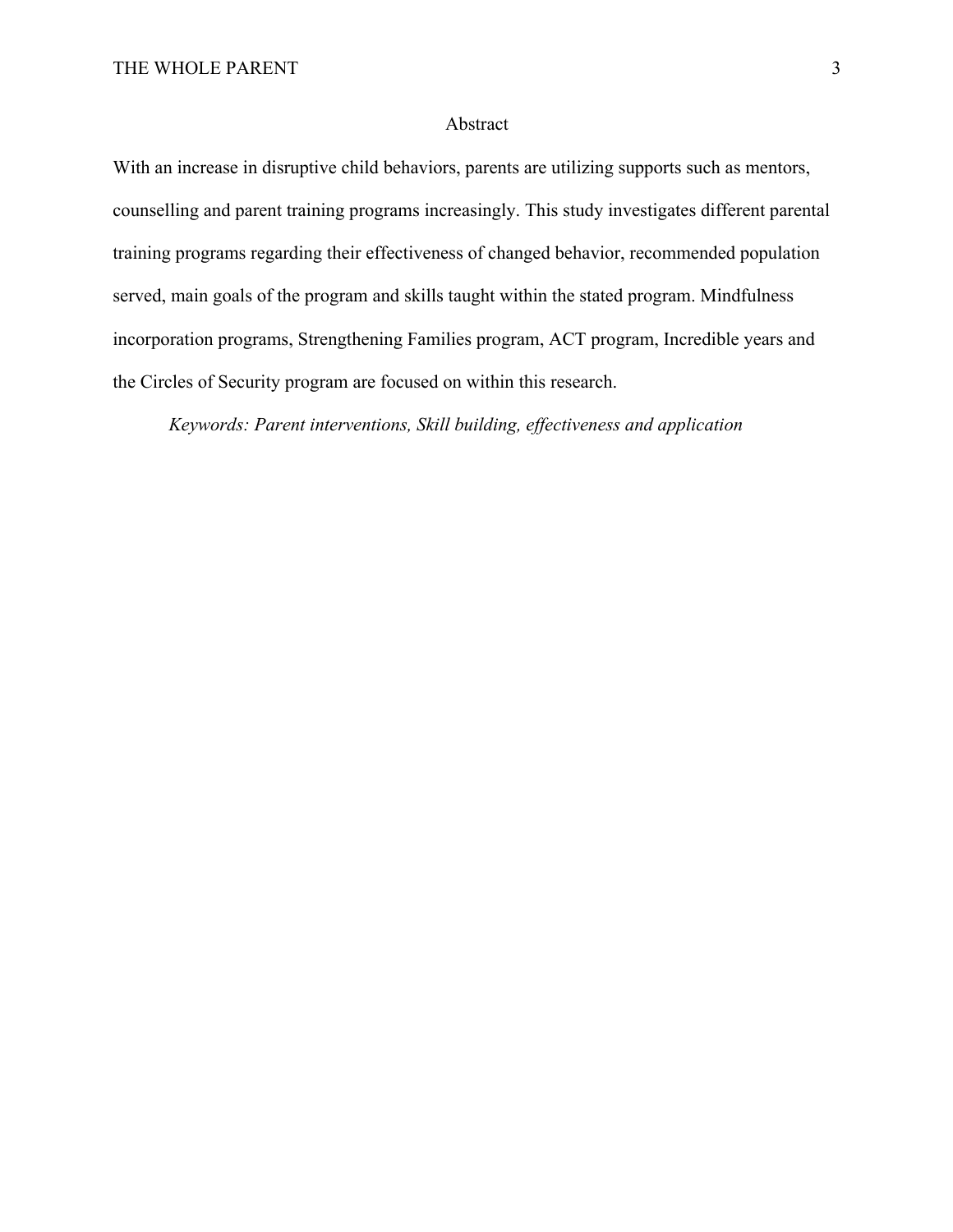## Contents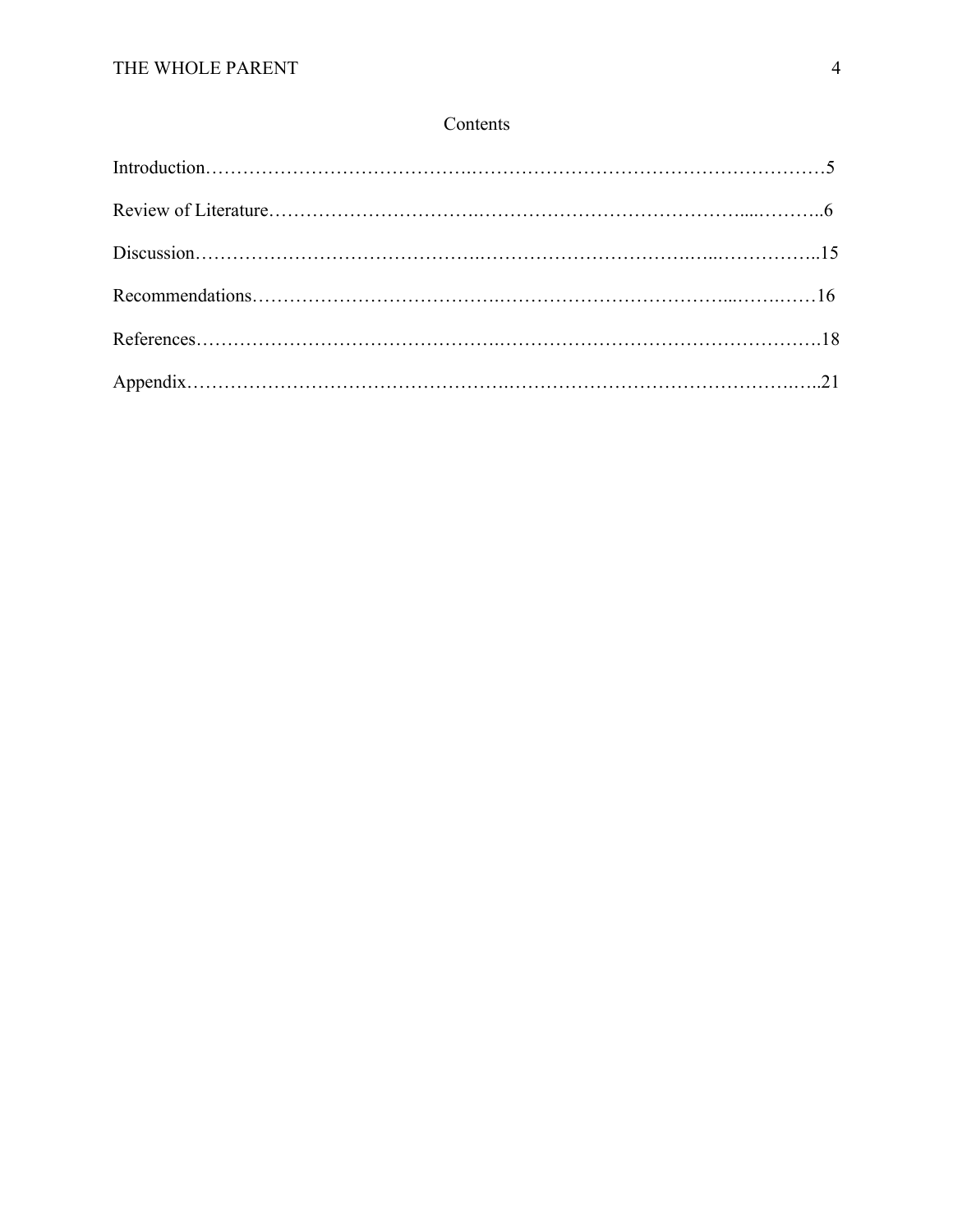The Whole Parent: An Evaluation of Parental Interventions

Between mentors, camps, workshops and trainings, many parents have been working towards improving their child's behavior. With new programs emerging often, offering new progressive interventions, or empirical data supporting the effectiveness of the programs, it can be a challenge to know what programs are truly best for family. Considering the child's age, duration of the program, program goals and scientific evidence, I will go over five parental intervention programs and their effectiveness. Identifying the intention behind each program and the ability to meet that goal will determine effectiveness in this essay.

With each program having a different intention, the rationale behind such differences supports such a wide range if needs and applications. Welsh et al. (2013), identified parental intervention training programs to be a large contributor to reducing the likelihood of initial criminal acts and reoccurring criminal acts. With early childhood intervention, risk factors used to predict future delinquency, were counter balanced with the information and training completed by the families. With the well-researched benefits of intervention programs in providing additional parental supports for positive parenting, the focus is shifted to the effectiveness of programs on their specified population.

#### **Literature Review**

Within this literature review, different parental intervention programs used to support children and adolescent's positive behavior and developmental programs such as the Mindful Parent program, Strengthening Families Program, Circle of Security and the Incredible Years Program will be reviewed. I will discuss the directed population, structure and effectiveness of each program in achieving their stated intention(s). By defining each program and using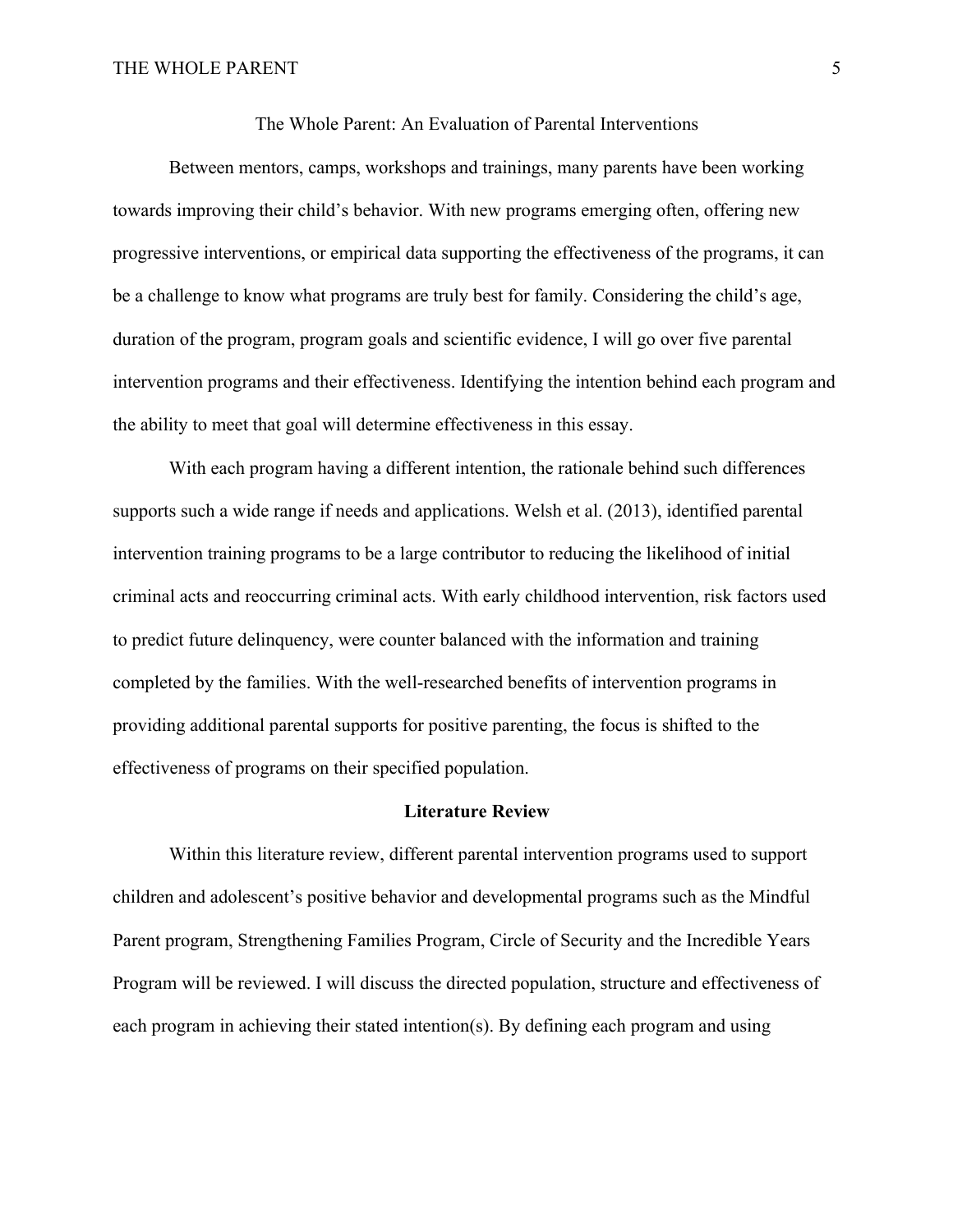empirical evidence of the effectiveness of each program, limitations and improvements can be made.

### **Mindful Parenting Programs**

Parental sided training along with child training supports the dynamic development of healthy communications and interactions with each other. Childs' outburst events are often a trigger for a parent's automatic responses. These can be expressed as over reacting or harsh discipline strategies. At the same time, adolescence whom already have a challenging time regulating emotions and managing vulnerable emotions may also react strongly and escalate the situation in a continuous cycle of negative reactions (Duncan, Coatsworth, & Greenberg, 2009). It is with this toxic cycle that mindful Parent interventions can support the halt of the cycle by intervening with both the parent and child through building mindfulness skills and perspectives

## **Parental Mindfulness Training**

Changes of an interpersonal communication level of well-being, parental stress, anger management, negative mood states, and self-compassion are all noted by Coatsworth, et al. (2015). Within the parental mindfulness training approach, Coatsworth et al. (2015) found that incorporating mindfulness training alone sought to enhance parenting skills and view their child behaviors differently. This allowed for more effective and improved parent-youth interactions. With the mindfulness training, parents were able to alter paternal experiences with their children.

Aligning with the benefits of parental mindfulness training this study identified that incorporation of mindfulness training to other parental intervention/training programs aided in successful outcomes for the families that participate. Coatsworth et al. (2015) incorporated parental mindfulness training to the Strengthening Families Intervention (cite) within their study.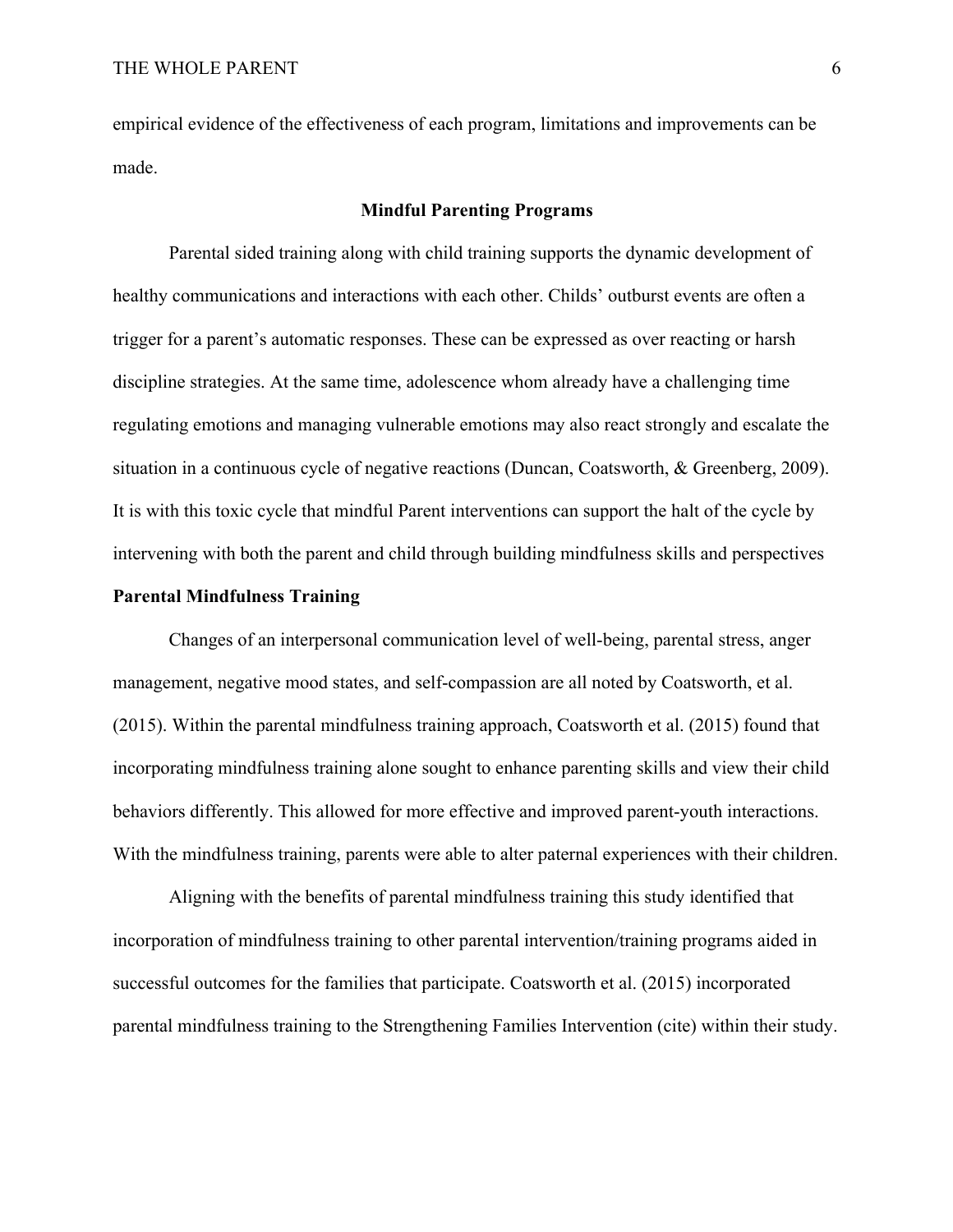This combination of programs enhances other training programs due to the additional emphasis on parental emotional communication skills utilized.

With a co-occurring benefits, child and parents, utilizing mindfulness into parent intervention training can support the whole family dynamic (Sawyer Cohen & Semple, 2010). Endorsing the parent and child's mindfulness skill set means the tapping into of meditative concepts allowing for an enhanced present moment perspective. Encouraging a present consciousness stream, feelings and body sensations relation to current stressors and situations build the families resilience to distres**s.**

#### **Purpose and goals**

Endorsing the parent and child's mindfulness skill set means the tapping into of meditative concepts allowing for an enhanced present moment perspective. Encouraging a present consciousness stream, feelings and body sensations relation to current stressors and situations build the families resilience to distress (Sawyer Cohen & Semple, 2010).

#### **Population and age**

The target audience for this program is parents of children under the age of 18. Groups can be spit depending on the age ranges and needs. This program does not have a population identified by social economic status, ethnicity, or risk factors. This program can be utilized and adapted to meet the needs of families that can use mindfulness to support positive parenting and interactions with their children.

## **Evidence of effectiveness**

Aligning with the benefits of parental mindfulness training, this study identified that incorporation of mindfulness training to other parental intervention/training programs aided in successful outcomes for the families that participate. Coatsworth et al. (2015) incorporated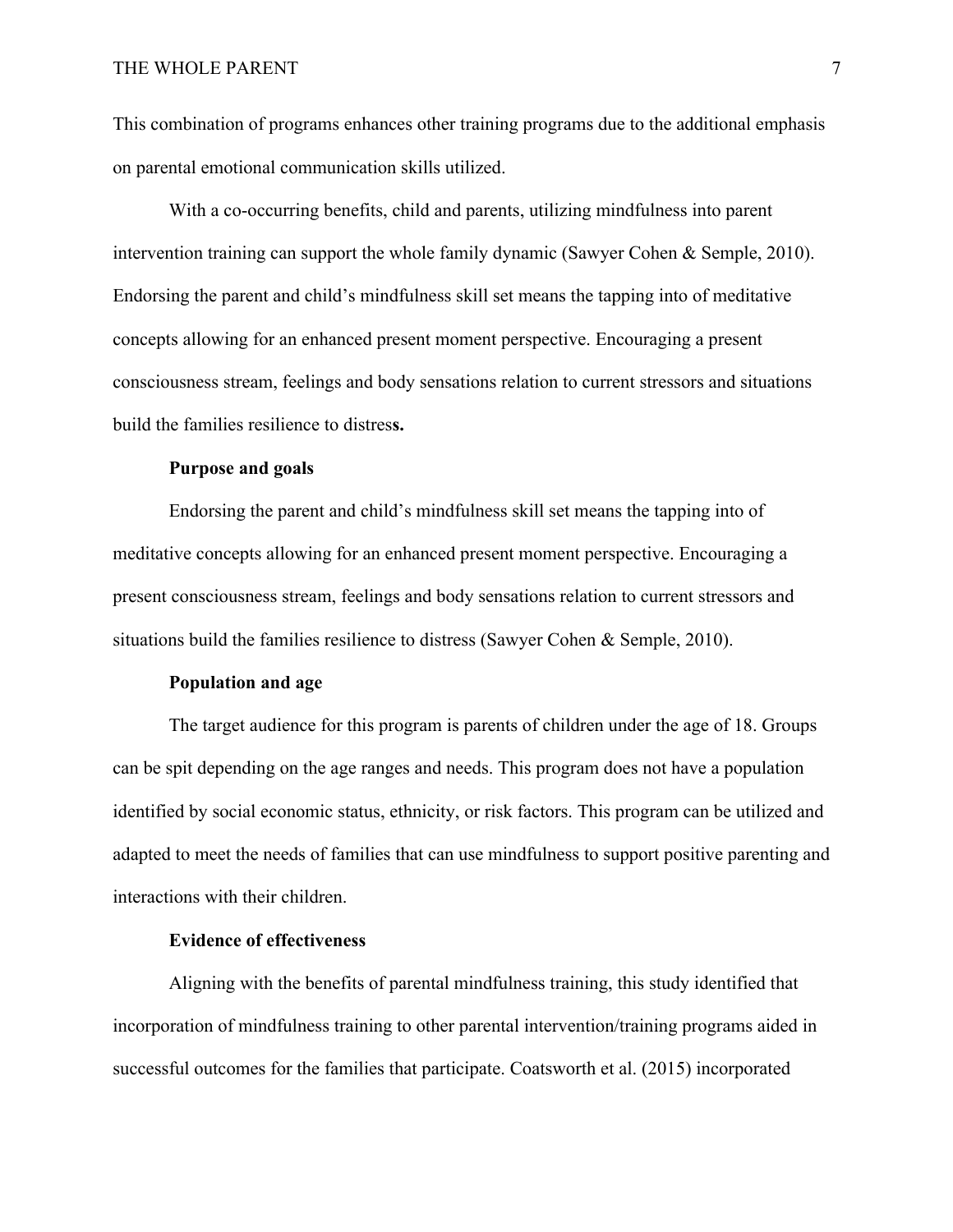## THE WHOLE PARENT 8

parental mindfulness training to the Strengthening Families Intervention (2011) within their study. This combination of programs enhances other training programs due to the ability to reach various populations and demographics.

the additional emphasis on parental emotional communication skills utilized.

With a co-occurring benefits, child and parents, utilizing mindfulness into parent intervention training can support the whole family dynamic. Endorsing the parent and child's mindfulness skill set means the tapping into of meditative concepts allowing for an enhanced present moment perspective. Encouraging a present consciousness stream, feelings and body sensations relation to current stressors and situations build the families resilience to distress (Sawyer Cohen & Semple, 2010).

#### **Child Mindfulness Training**

The child mindfulness training is utilized to allow children to learn how to focus their attention, awareness and self-control (2012). These skills are obtained by completing mindfulness exercises during the training times and as homework. Motivations for the children to use learned skills was by having a reward system. The system provided points for children that used skills learned in training and supplied rewards at their home (Van Der Oord, Bogels, & Peijnenburg, 2010). The parental side of this training aimed to teach parents to (1) deliberately and fully present in the here and now with their child in a non-judgmental way, (2) take care of themselves, (3) accept difficulties of their child, and (4) answer rather than react to difficult behaviors of tier child (Van Der Oord et al., 2010).

With internal reflection typically associated with mindfulness, parents build an understanding of themselves and apply this to interactions and reactions with their children (Chaplin et al., 2018). In a mother's Mindful Parent training, studies revealed an increase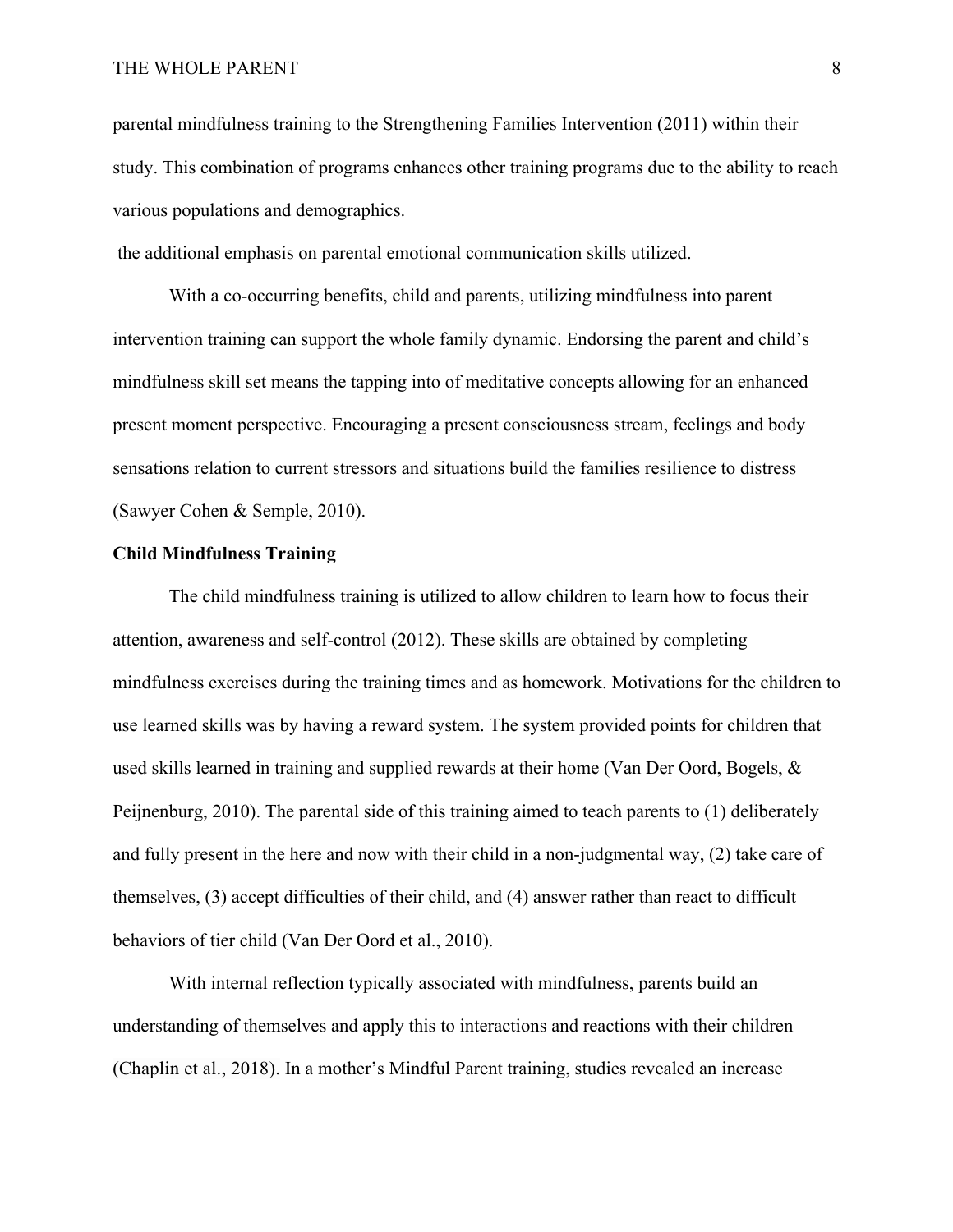maternal mindfulness, reduced parenting stress, overall reduction of stress, increased emotional awareness of parenting, and improved parent-adolescent relationship quality. With an overall eight sessions, the study revealed that with the incorporation of the adolescent to the mindfulness practice, the relationship dynamic shifts from a primary parental intervention into a collaborative intervention. As sheen in Chaplin et al.'s session outline, seen in appendix B, parents' are practicing a skill, an idea of how it can be allied and homework assignments associated.

#### **Strengthening Families Program 10-14 (SFP)**

#### **Purpose and Goals**

Although Strengthening Families 10-14 program does include communication skills within their programing. There is the inclusion of differential focus. With an umbrella concept of preventing adolescent substance abuse, strengthening parenting skills and build family strengths while teaching healthy coping skills to facilitate a better future for the youth and families (Collins & Fetsch, 2012). Based off the social ecology model of adolescent substance abuse and the resiliency model, the Strengthening Families Program supports preventative skill building regarding potential substance abuse as a major aspect of the program outline. According to Collins and Fetsch, SFP produced results implying a long-term benefit of the program in the primary prevention of alcohol misuse. With communication skills, interpersonal effectiveness and positive reaction training not being a large proponent of the program, it is unsure how successful the program would be when substance abuse in not the primary concern linked to behaviors. This program utilized a dual approach, where the parents attend group while the children also attend group in a different room. These two separate groups are created to balance and complement each other's development of effective skills such as communication, collaborations, reflection and problem solving.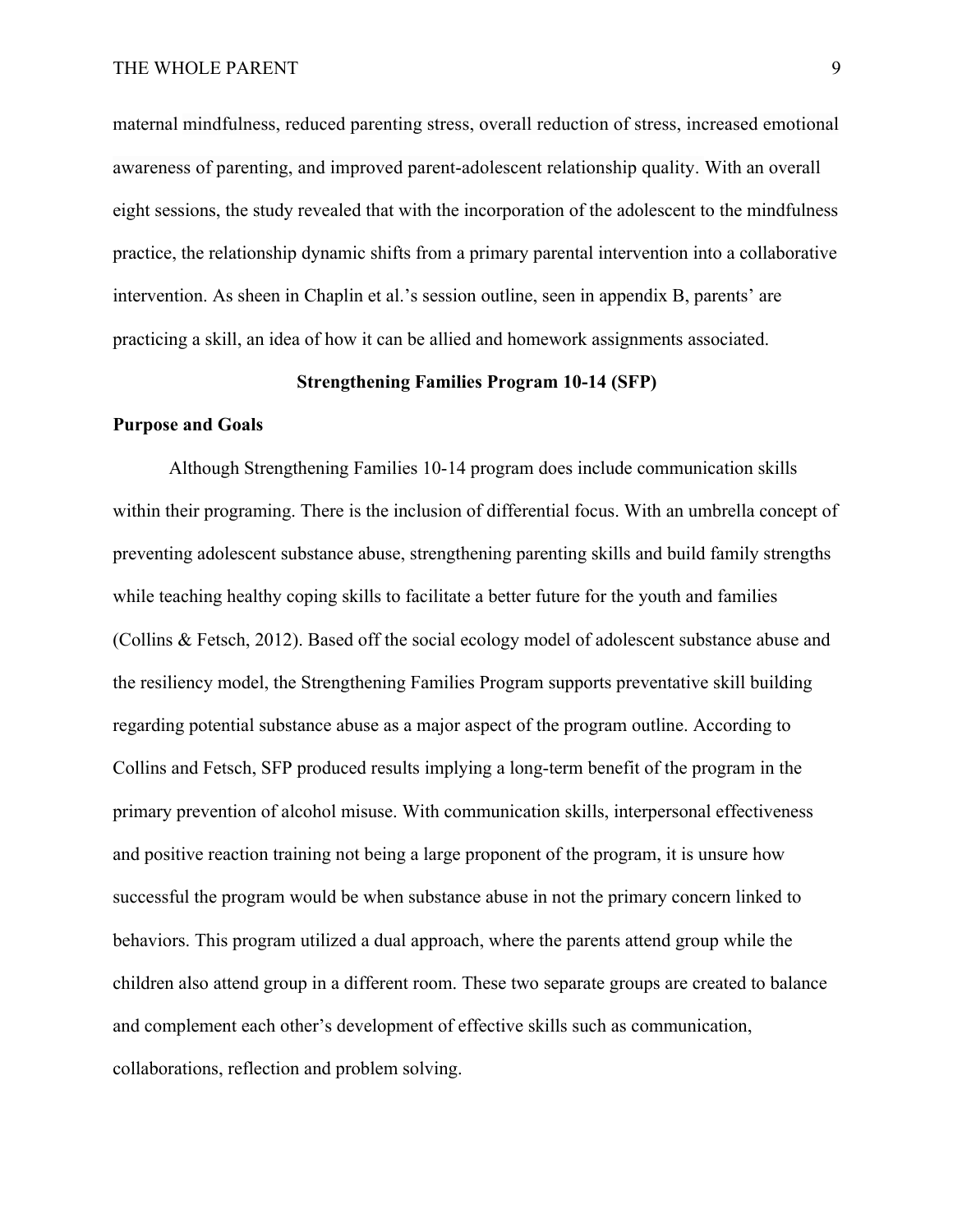## **Population and Age**

This program is targeted towards parents and youths aged 10-14 years old. These families would be court referred, low income families, faith-based groups, minority groups such as Latinx, Asian, Native American families with mental health concerns. This program is utilized for the intervention of high-risk youth and families of diverse identities.

### **Evidence of Effectiveness**

This program consists of 14 sessions, 2 hours each occasion, where the first hour is spent learning skills to increased desired behaviors by implementing positive behavior rewards (2011). This portion of the training has a psychoeducational aspect of learning about clear communication, effective discipline techniques, substance use, problem solving and creating boundaries through limit setting. During the initial hour in the children's group, the children are learning core social skills that no only support parental interactions but have alternative applications. The children's group learns about understanding feelings, controlling anger, resist peer pressure, comply with parental riles, solve problems and communicate needs and wants effectively with parents (Collins & Fetsch, 2012). During the second half of the group meetings, the families combine to engage in structured family activities, practice play therapy, have family meetings, enhance communication skills, effective discipline, plan family activities and support positive behavior interventions and rewards.

## **Circles of Security**

## **Purpose and Goals**

With adjustment occasionally playing a role in the behaviors of children, Circles of Security attempts to approach these needs with a psychoeducation approach (Cassidy et al., 2014). With a parental training focus, client examples to draw and reflect upon caregivers are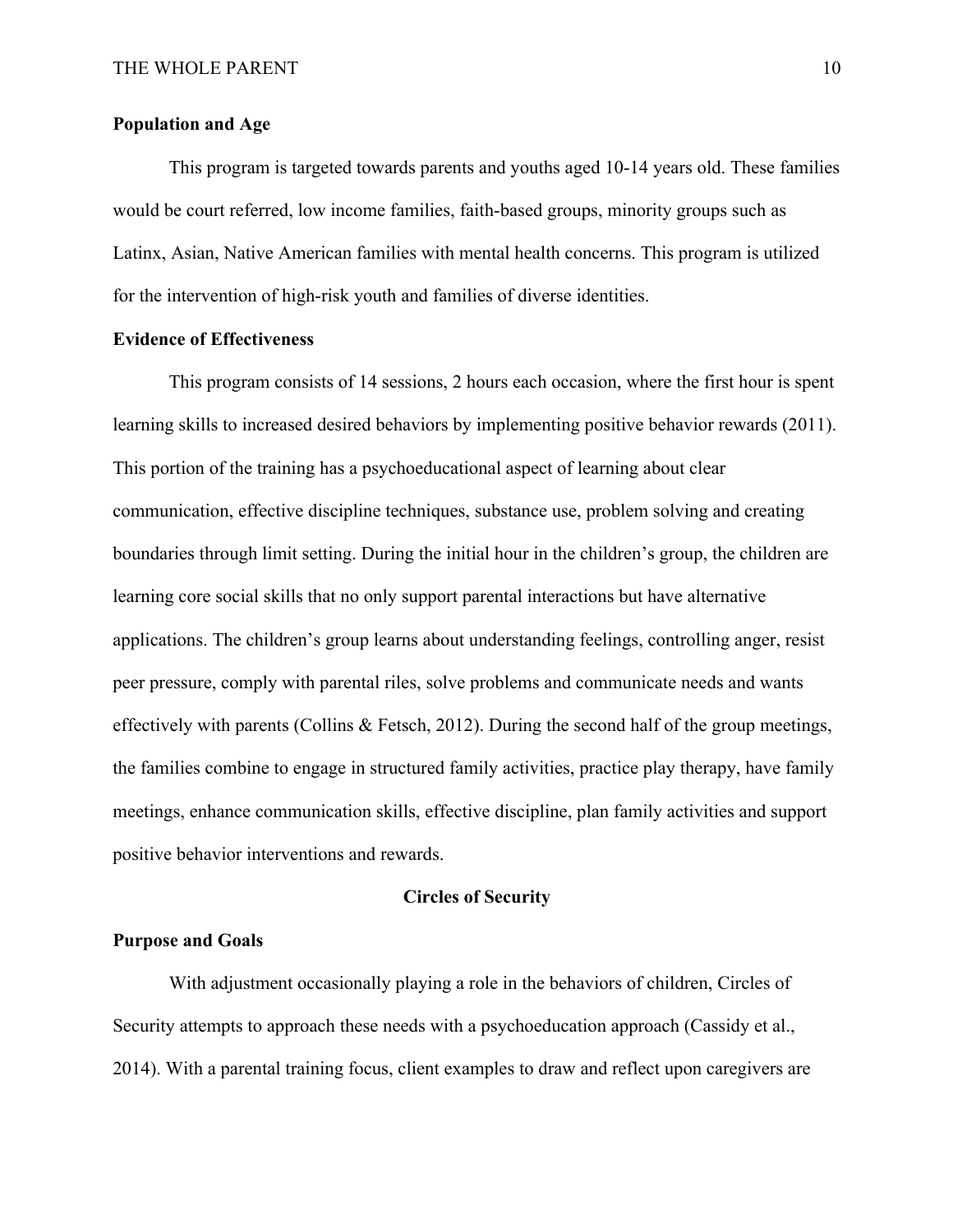supported through situational examples via videos. Identified goals of the program are: increase security of attachment of the child to the parents, increase parent's ability to read child's cues for needs, increase empathy in the parent for the child, decrease negative behaviors of the parent regarding the child's motivations for behaviors, increase parent's capacity to self-reflect, increase parent's capacity to utilize pause, reflect, and chose security-promoting caregiving behaviors, increase parent's capacity to regulate stressful emotional states within themselves and the children, increase parent's ability to recognize tears in the relationship and facilitate repairs, increase parent's ability to provide comfort when their child is in moments of distress.

The Circles of Security Program uses video recordings to visual show the parent/child interactions and identify the strengths and struggles within the relationship, attachments specifically. It is through the identification of where the struggle occurs that the intervention becomes specific to the family. According to Andrews and Coyne (2018), struggles in dyad relationships typically occur at the top, bottom or left of the Circle of Security cycle in attachment seen in appendix C (2018). These three areas, known as the linchpin struggle, is accounted for in two phases. The initial phase is a showing the parent how attachment plays into the cycle of needs, specifically to identify how their child can express their need for attachment and how their needs to be met (Andrews & Coyne, 2018). The second phase of the program shows the parent how they are maintaining the struggle in the linchpin by identifying specific behaviors seen in videos. The final phase is a conclusion video recording reveling positive behaviors and improvements seen (Andrews and Coyne, 2018).

## **Population and Age**

This program is targeted towards high risk families such as families of teen pregnancy, enrolled in head start or parents of irritable babies. The age specifications of the Circle of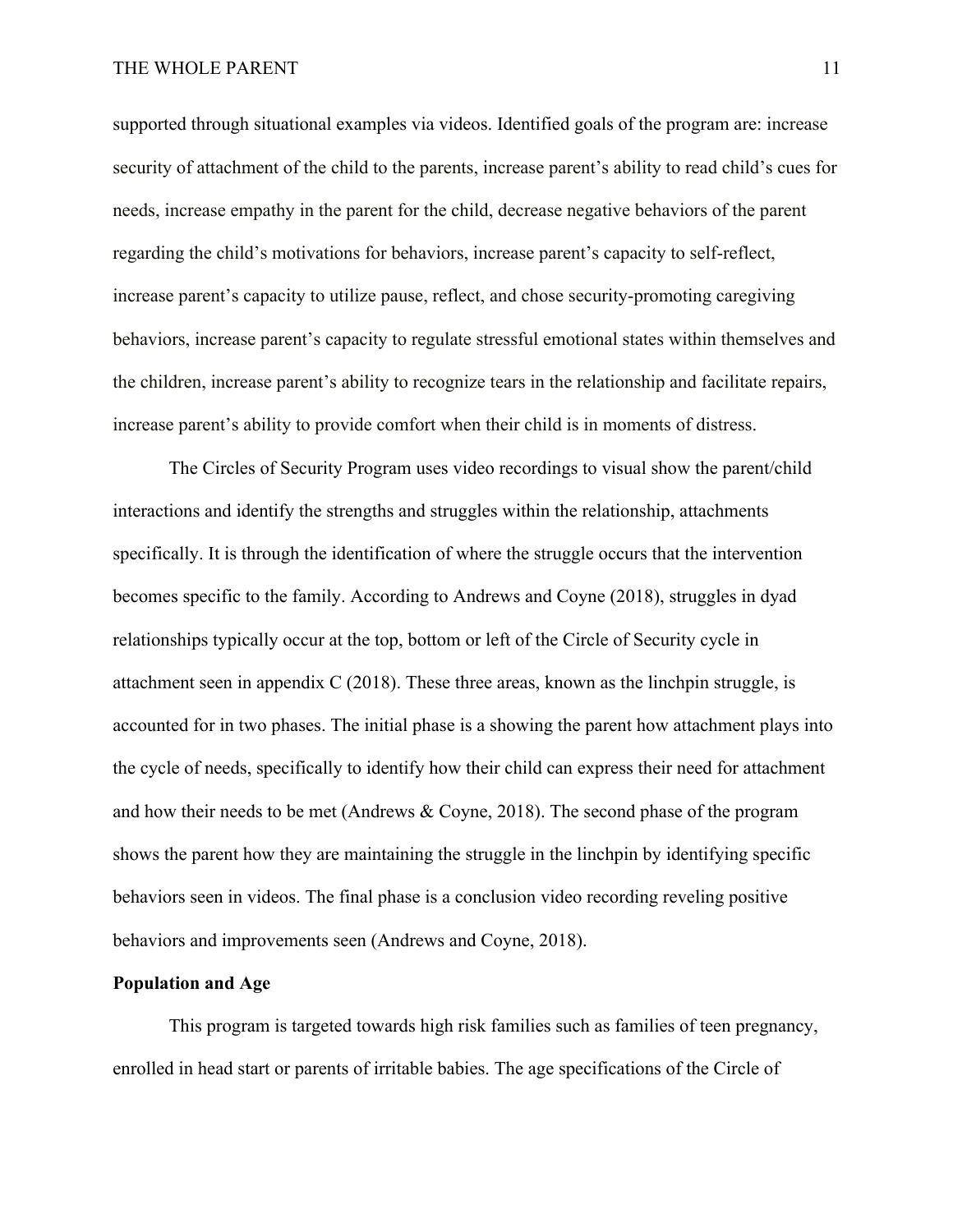Security are standardized for under the age of six years old but adaptions can be made and are case specific (Andrews and Coyne, 2018).

## **Evidence of Effectiveness**

According to Mercer (2014), the population this program serves is those at risk of inadequate attachment relationships and behaviors that may follow. With intention of increasing caregiver sensitivity and reduce the risk of insecure and/or disorganized attachment (Cassidy et al., 2017). Seeking to aid in parental responses to their child's deep emotions is the main outcome of this program. Recommended by service providers for populations that need supports in order to facilitate healthy attachments within the family system. This program was designed to be incorporated into families that appear high risk. With individualization within the program, despite stock video examples, families work through situations of self-reflection, trigger identification and situational assessment to build reflection skills. According to Cassidy et al. (2017) this insight is so critical for caregivers whom themselves have experienced trauma or atypical childhoods, that this skill of self-reflection on attachment experiences supports the breaking of negative intergenerational cycles of attachment.

## **ACT Raising Safe Kids Program**

#### **Purpose and Goals**

ACT program what initially developed by the American Psychological Association and the National Association for the Education of Young Children in order to prevent youth violence. This program is available to all people regardless of risk perceived (Knox, Burkhart & Hunter, 2011). Broken up into three components, the ACT program comes with a set template of presentation to structure the program for facilitators in both the English and Spanish language. The three components include child development, anger management and Social Problem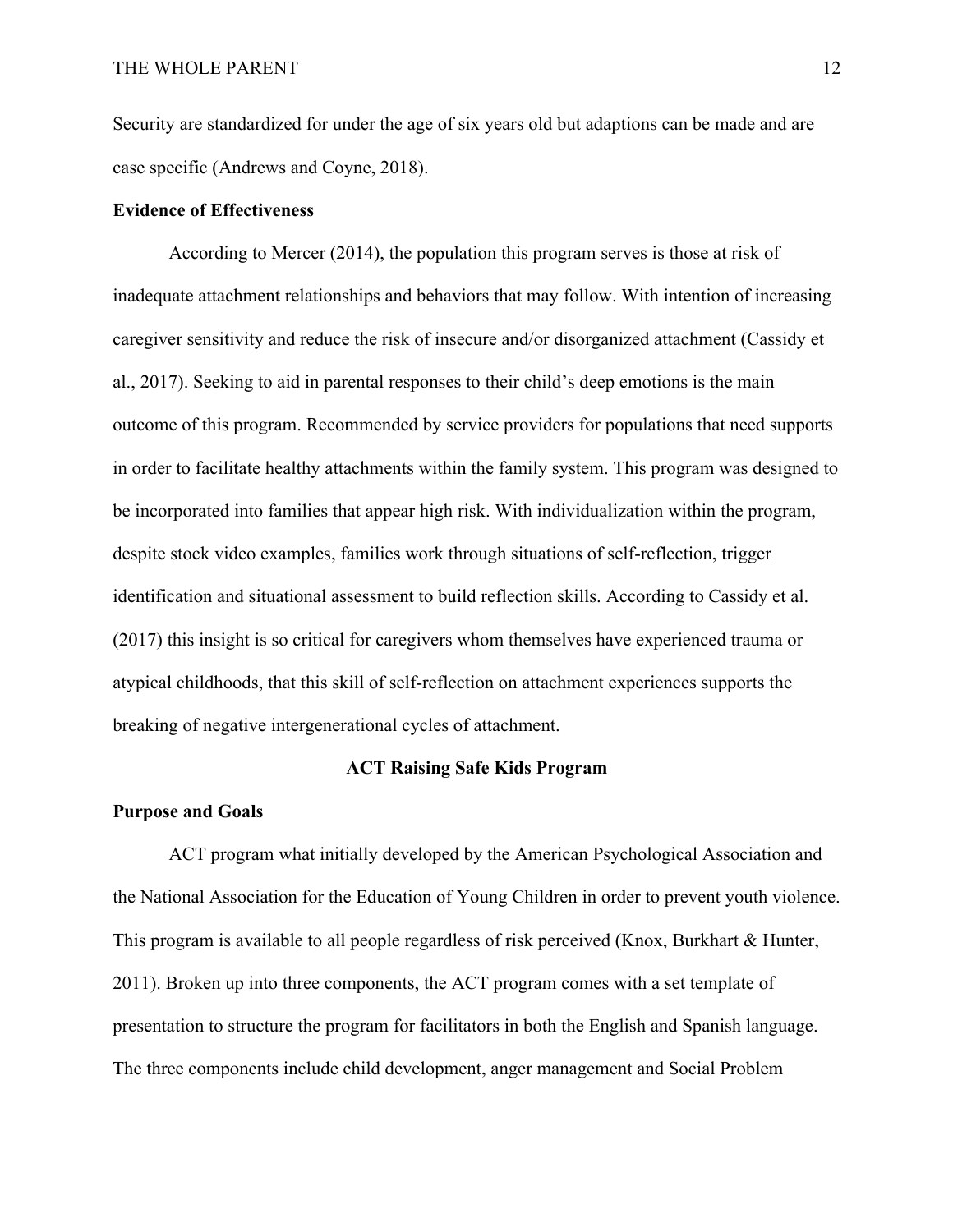solving and nonviolent discipline. Within this program, parents are taught how to manage anger and use nonviolent conflict resolution skills with an emphasis on utilizing positive adult role models to support development and use of skills.

## **Populations and Age**

Within this program, the targeted population is parents with children between the ages of 3 and 16 years old. The children are broken up into groups based on ages, 3-5, 6-11 and 12-16 years old. Specifications of inclusion is being identified as a high-risk family. There is not identified criteria for high risk, however generalized definitions have been identified as low social economic status, disruptive behaviors and members of a minority group (Knox et al., 2011).

## **Evidence of Effectiveness**

Research conducted by Knox, Burkhart and Howe revealed children of participating caregivers indicated improved behaviors when compared to those who did not participate in the ACT program. With marked improvement in parental knowledge of anger management, social problem solving, nonviolent discipline and media literacy, this program indicates a positive change for parent child interactions. According to a study completed by Knox, Burkhart and Hunter, caregivers whom participated in the 8-week program revealed reduced harsh and hostile parenting behaviors and attitudes, reduced physical violence towards children, and improved parents' perceived importance and use of methods learned in the program.

## **Incredible Years**

## **Purpose and Goals**

With these skills carrying over to the home, parents are also receiving training within the Incredible Year (IY) program. Parent programs are also divided into separate age groups of their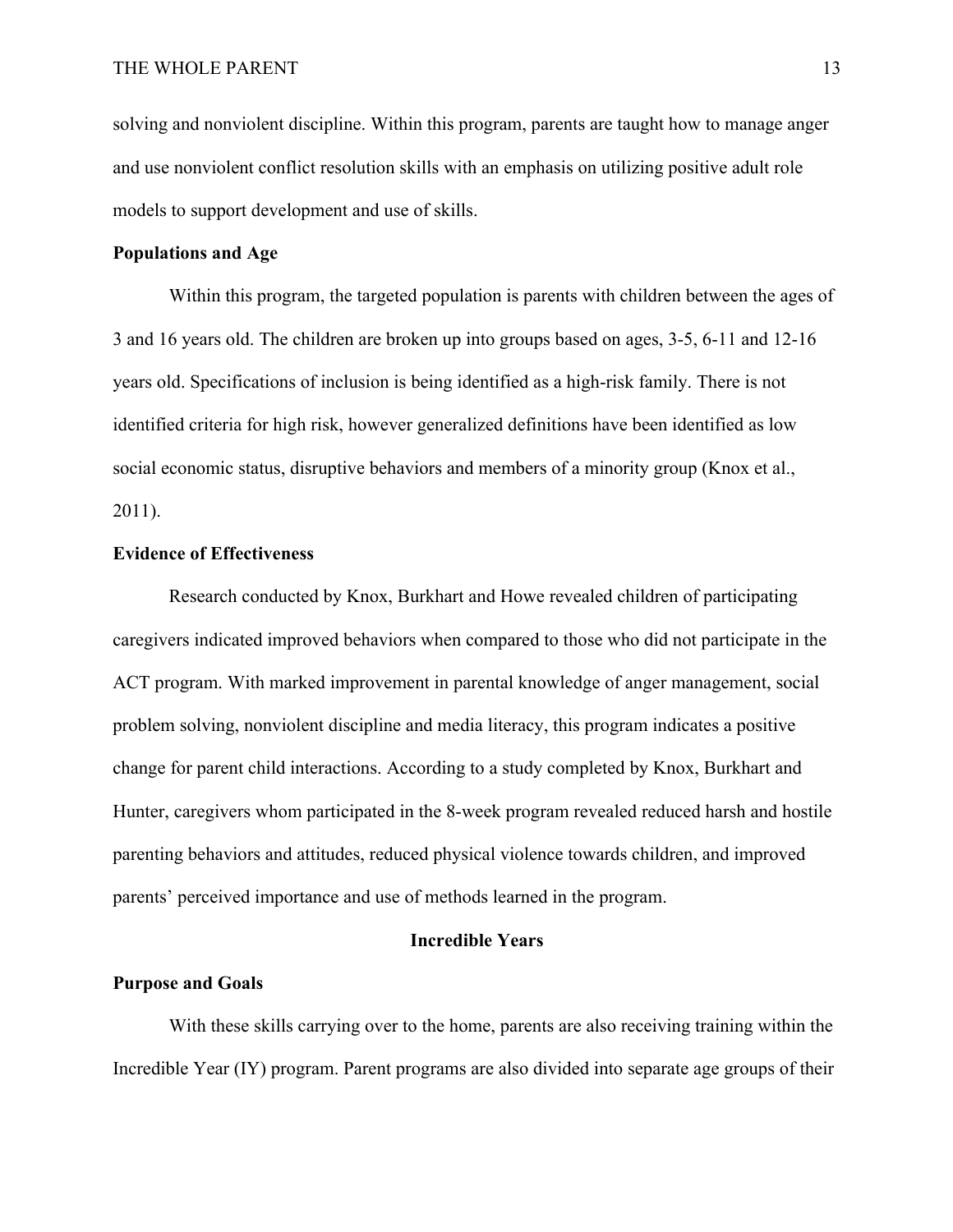children: baby  $(0-1)$ , toddler  $(1-3)$ , preschool  $(3-6)$ , and school age  $(6-12)$ . Each age group has a different duration of training. Baby program is between 8-9 weeks of 2-hour sessions with both parents and baby present in the sessions. Toddler program is competed with 12 weekly 2-hour sessions, without the child (ren). Both Preschool and School age programs are completed in 18- 20 weekly sessions of 2 hours each (Herman, 2009). Each of these parent groups has a controlled group size between 8-12 parents to maintain group cohesiveness and increased peer support (Herman, 2009). With a multi-modal approach integrating a parent, teacher and child foundation of intervention. With four different parent programs offered, divided by child age, all have intentions to mitigate child risk factors and promote protective factors (Herman, 2009).

#### **Population and Age**

In order to support the children outside of the educational setting, the IY program offers children training as well. With two separate approaches available, children can be involved with the selective prevention classroom version or in the Dinosaur school versions. The BASIC Incredible Years (IY) Parenting programs are broken up into four separate age groups: baby (0-1 year), toddler (1-3 years), preschool (3-6 years), and school age (6-12 years) (2016). With the intention to maintain the inclusion of culturally diverse family references, age appropriate examples, ability to adapt to different child temperaments and additional protective factors such as positive parent-child interactions, social emotional coaching, consistent routines, proactive consequences and constant collaboration with teachers and schools (Herman, 2009).

Within the educational aspect, teachers and schools are included in the Incredible years Program (2016). With the inclusion of the educational staff, a collaborative intervention can utilize. With the intention to end the cycle of negative school interactions and behavioral concerns, the Incredible Years Teacher training program is 6 days of group formatted skill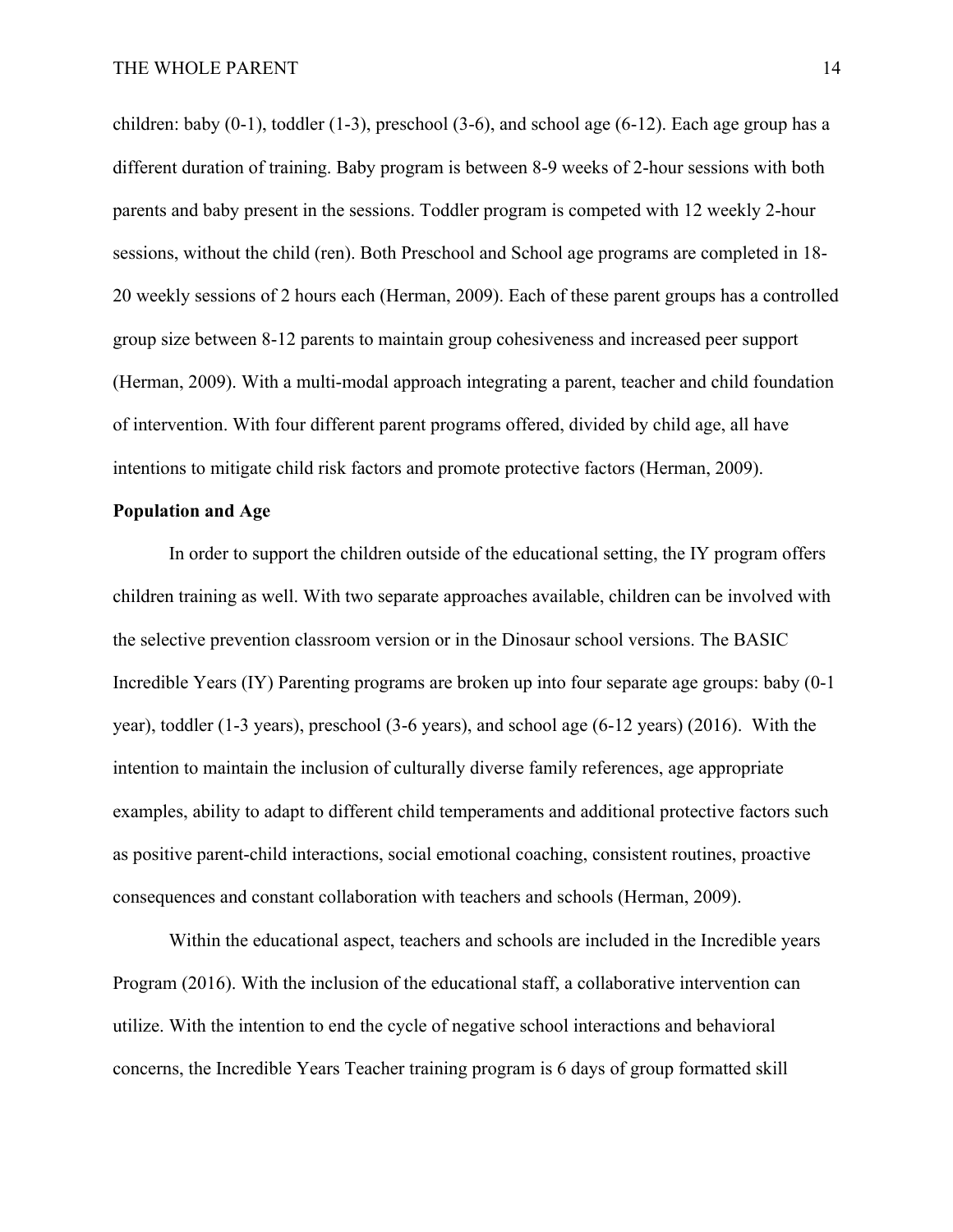building. Training targets for the teachers are: effective classroom management strategies, preventing negative reputations and bullying, promoting positive relationships and supporting the development of child social skills, emotional regulation and positive interactions with parents (Herman, 2009). Evidence from a study conducted by Webster-Strattin, Reid & Stoolmiller (2016), observed teachers receiving IY teacher training had higher on-task student behavior, increased prosocial behaviors and decreased aggression presentation in the students (2008).

#### **Evidence of Effectiveness**

In a study completed by Josee Letarte, Normandeau and Allard (2010), researchers aimed to determine whether the program improved parenting practices, feelings of self-efficacy perception of child's behavior, implementation in a child protection service, and working with trained facilitators. This investigative study revealed that families that participated in the Incredible Years program showed marked positive changes while the control group did not. Based on the social learning theory of Albert Bandura, an environmental consideration is made due to the theoretical understanding that the environment of the individual contributes to the behaviors and development (Gardner & Leijten, 2017).

The classroom version involves 60 teachers delivered social-emotional lessons and small group activities that take place twice a week. This version includes differentiation of lesson plans for preschool, kindergarten, first and second grade classrooms (Herman, 2009). The Dinosaur school version is comprised of 4-6 children where accredited IY leaders work with the group in a 1-2-hour (s) therapy session. The IY program meets the needs of parents by offering this dinosaur version as a "pull-out" of school twice a week for 1 hour or once a week for 2 hours while the parents are in the parent training class. The dinosaur program is 22 weeks of incorporating DVD programs that support the child(ren)'s development of problem-solving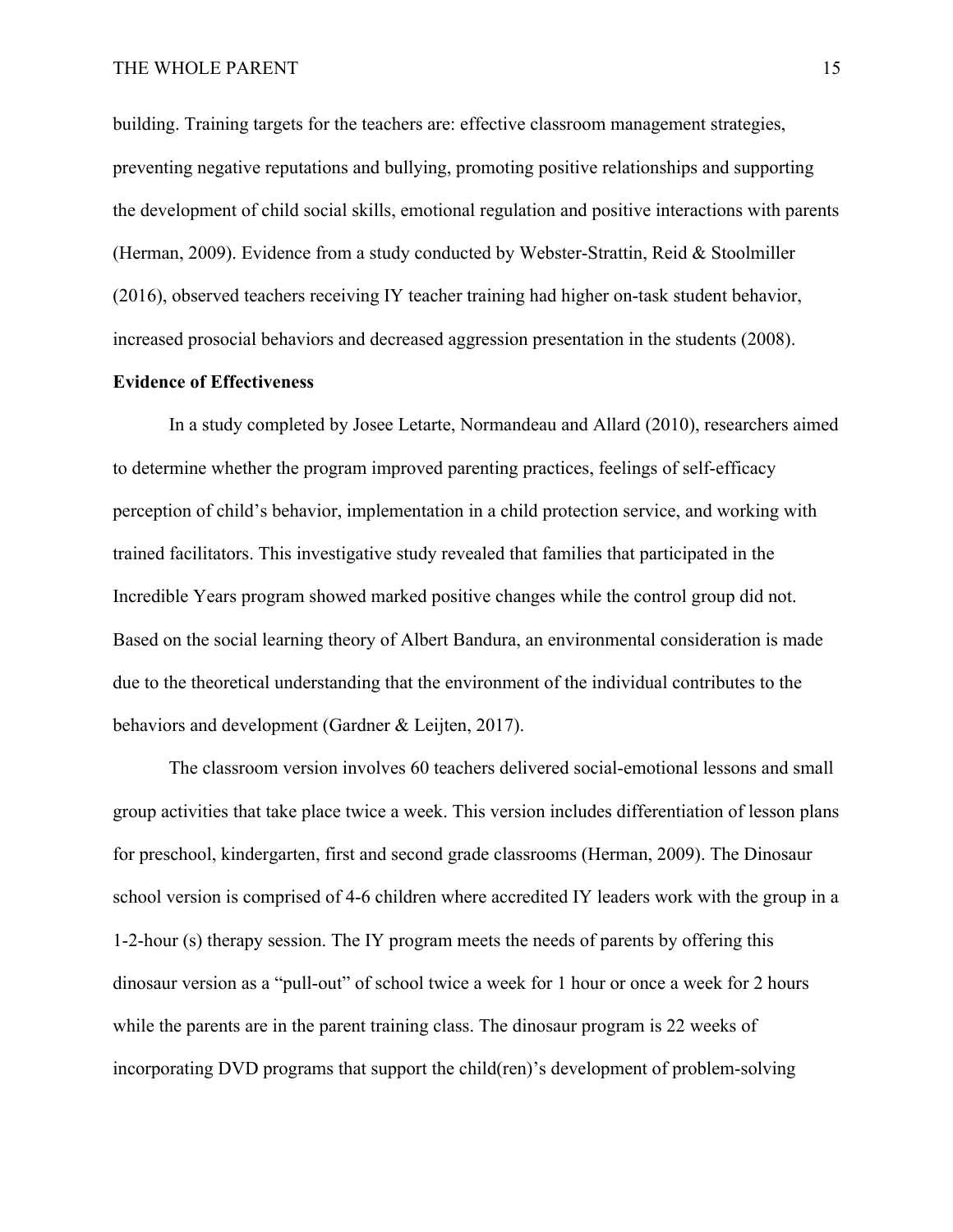techniques, social skills, emotional regulation and feelings vocabulary development. With an umbrella of content broken up into seven categories: Introduction of rules, empathy and emotion, problem solving, anger control, friendship skills, communication skills, and school skills (Herman, 2009).

#### **Discussion**

With the universal goal of these programs to support families in creating a healthier parent-child relationship, there are limitations with application, cost, duration and availability to families. Although the interventions may have be created, the utilization and follow through is not always guaranteed for the success of positive outcomes.

### **Limitations**

With most parental intervention programs being targeted at high risk youth, low income families, faith-based groups, minority groups and families with mental health problems, there are some concern for the ability to pay for interventions. While reviewing the table in Appendix A, the cost for participant varies from zero dollars to four hundred dollars. Depending on sponsorship, scholarships, grants or donations some populations are unable to participate in the Incredible years, Mindful Parent- by Susan Bögels and Kathleen Restifo, ACT and the Strengthening Families programs due to the fact that have an initial cost that may not be conducive to the budget of the targeted populations. When looking at all five programs reviewed, Mindful Parent, Strengthening Families, Circle of Security and the Incredible Years Programs, each had an initial cost for facilitator training. Although research conducted in this essay is on the participant outcome predictions, it is important to note that some limitations are attributed to the ability for agencies to pay for proper facilitator trainings.

### **Conclusions and Future Recommendations**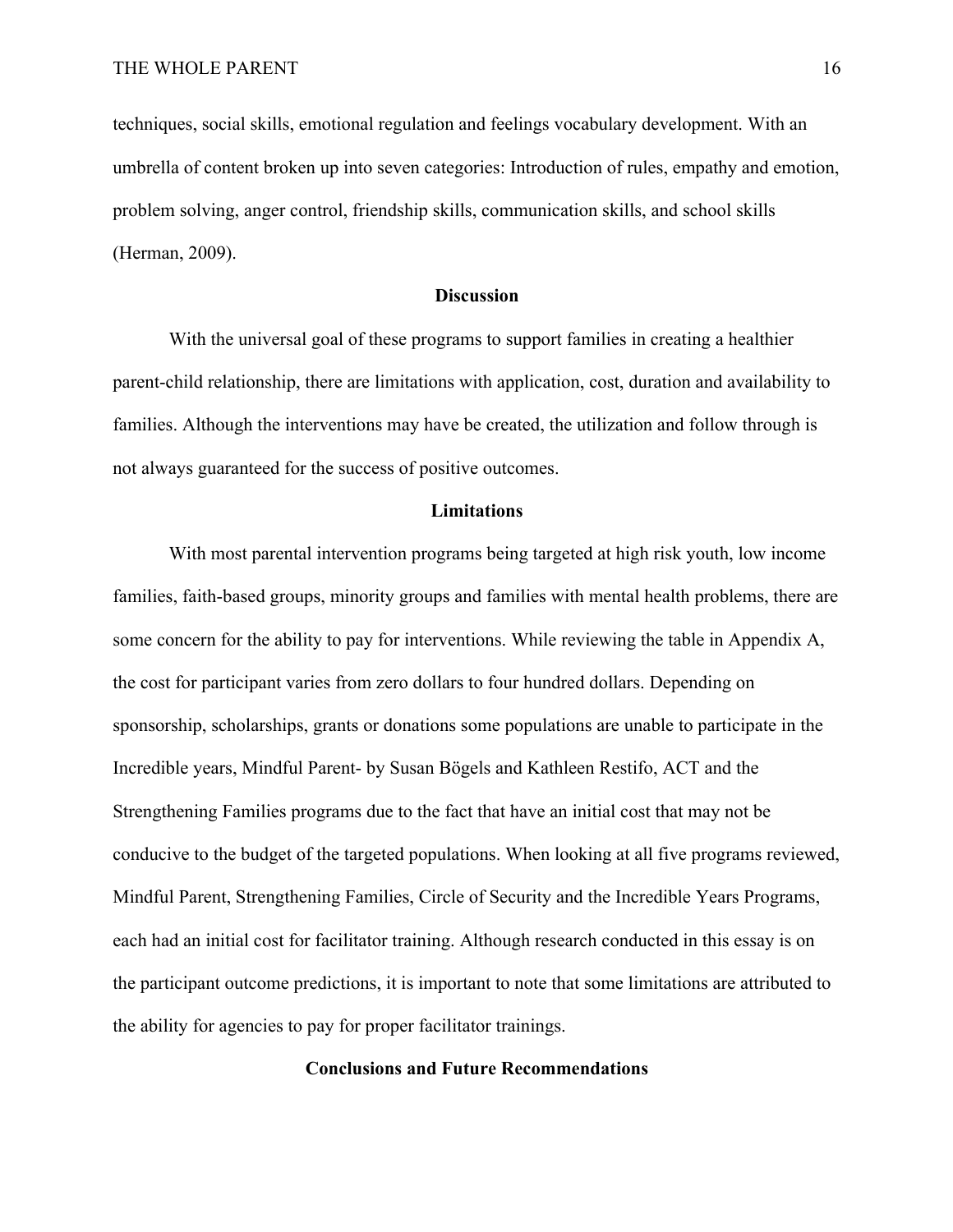Although the research supports specific positives and limitations to each parental intervention program discussed. It is necessary to identify the population desired to serve before choosing an int4ervention program. For example, with a middle-class family with no trauma history or maladaptive attachment, there may not be a need for using the Circles of Security program. Once the targeted population is identified, choosing an effective program becomes slightly more achievable. Upon review of the Mindful Parent program, Strengthening Families Program, Circle of Security and the Incredible Years Program, I found that each program had its beneficial outcomes identified. With review of evidential research, I ranked the Strengthening Families and ACT intervention programs as a 5 on the Linkert scale, on the ability to align outcomes to stated goals. Following behind was the Incredible Years and Circle of Security as a 4 with The Mindful Parent following behind as a 3 on the same Linkert scale, seen in Appendix A.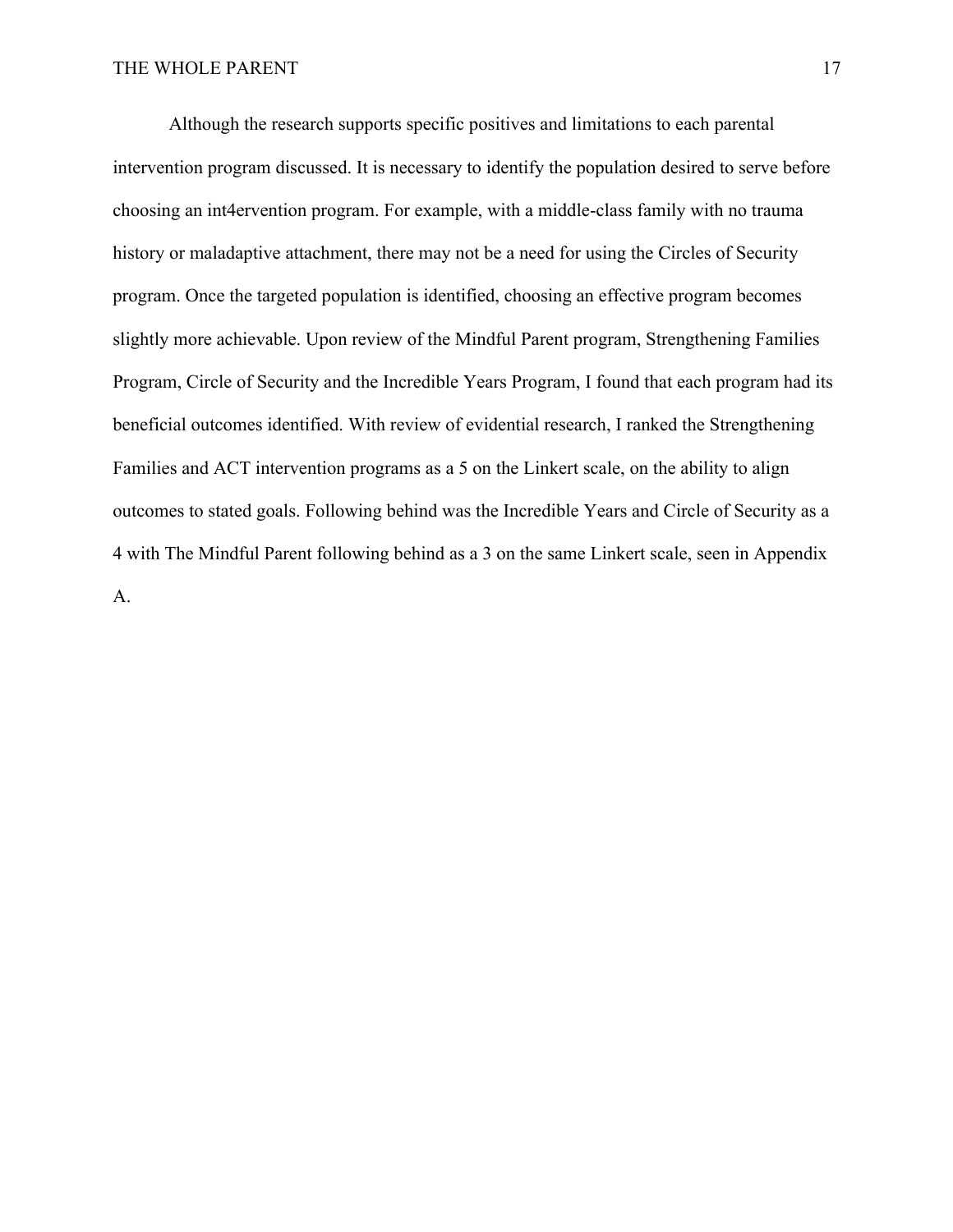#### References

- Andrews, E., & Coyne, J. (2018). Traveling the circle together, solo: an invisible protocol for the circle of security intensive intervention*. Journal of Clinical Psychology*, *74*(8), 1333- 1345.
- Cassidy, Jude et al. (2017). Circle of security-parenting: a randomized controlled trial in ead start. *Development and Psychopathology*, *29*(2), 651-673.
- Chaplin, T., Turpyn, C., Fischer, S., Martelli, A., Ross, C., Leichtweis, R., Bryant-Miller, A., & Sinha, R. (2018). Mindfulness: parenting-focused mindfulness intervention reduces stress and improves parenting in highly stressed mothers of adolescents. Springer, US. doi: https://doi.org/10.1007/s12671-018-1026-9.
- Coatsworth, J., Duncan, L., Nix, R., Greenburg, M., Gayles, J., Bamberger K., Brerena, E., & Demi, M. (2015). Integrating mindfulness with parent training: effects of the mindfulness-enhanced strengthening families program*. Developmental Psychology Journal*, *51*(1), 26-35.
- Collins, C. & Fetsch, R. (2012). A review and critique of 16 major parent education programs. *Journal of Extension*, 50(4), FEA 10.
- Gardner, F., & Leijten, P. (2017). Incredible Years parenting interventions: current effectiveness research and future directions. *Current Opinions in Psychology,* 15, 99-104.
- Duncan, L. G, Coatsworth, J. D & Greenberg, M. T (2009.) A model of mindful parenting: implications for parent-child relationships and prevention research. *Clinical Child Family Psychology Review*, *12* (3), 255–270.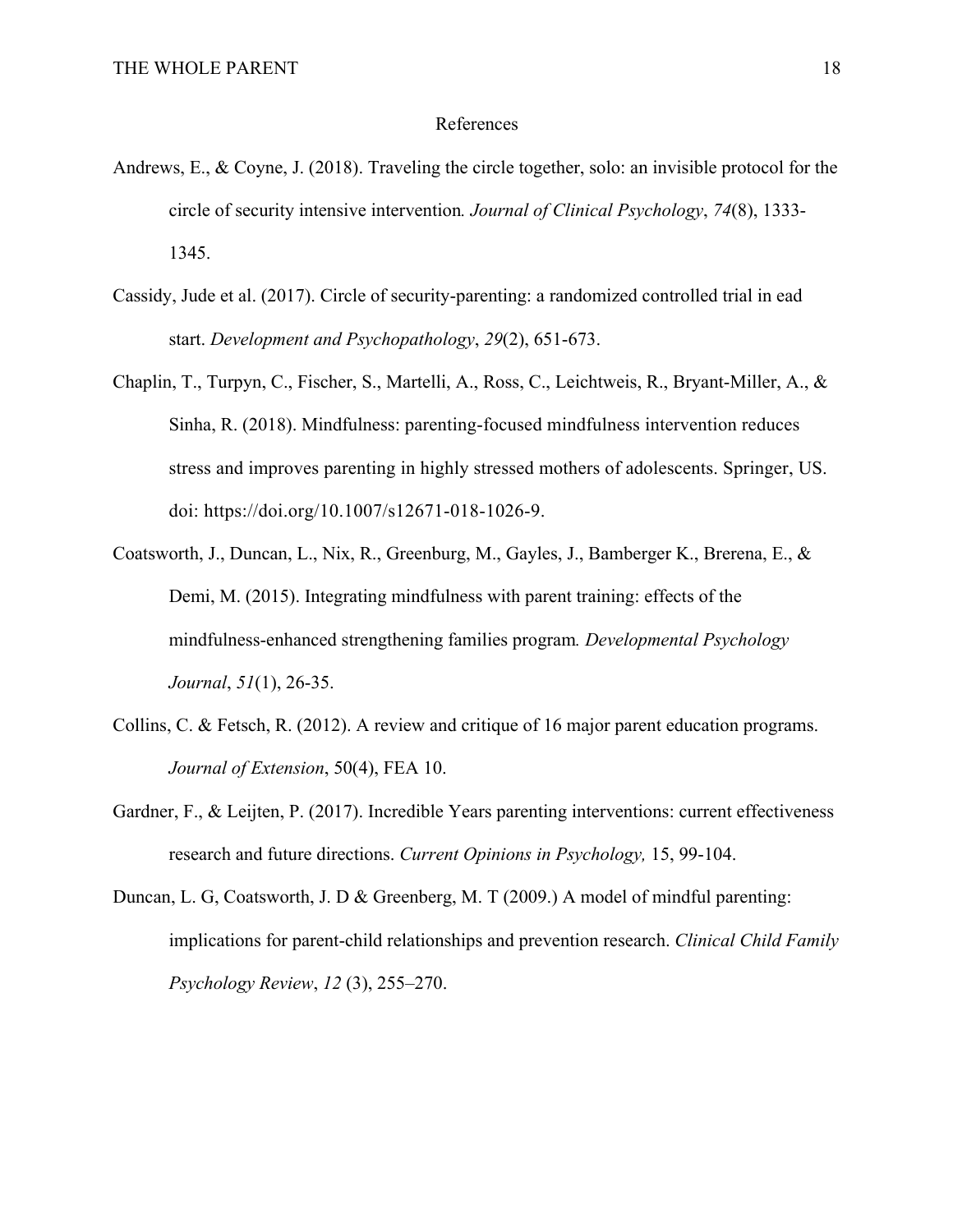- Josee Letarta, M., Normadndeau, S., & Allard, J. (2010) Effectiveness of a parent training program "incredible years" in a child protection service*. International Journal of Child Abuse and Neglect,* 34, 253-261.
- Knox, M., Burkhart, K. & Hunter, K. (2011) ACT against violence parents raising safe kids program: effects on maltreatment related parenting behaviors and beliefs. *Journal of Family Issues,* 32(1), 55-74.
- Knox, M., Burkhart, K., & Howe, T. (2011) Effects of the ACT raising safe kids parenting program on children's externalizing problems*. Family Relations,* 60(4), 491-503.
- Sawyer Cohen, J. & Semple, R. (2010) Mindful parenting: a call for research. *Journal of Child and Family Studies.* 19,145-151.
- Van Der Oord, S., Bogels, S., & Peijnenburg (2012). The effectiveness of mindfulness training for children with ADHD and mindful parenting for their parents*. Journal of Child and Family Study,* (21) 139-147.
- Webster-Stratton, C. & Herman, K. (2010) Disseminating incredible years early-intervention programs: integrating and sustaining services between school and home. *Wiley InterScience,* 47(1) 36-54.
- Webster-Stratton, C., Jamila Reid, M., & Stoolmiller, M. (2008). Preventing conduct problems and improving school readiness: evaluation of the incredible years teacher and child training programs in high-risk schools. *Journal of Child Psychology and Psychiatry, and Allied Disciplines*, *49*(5), 471–488.
- Welsh, B., Lipsey, M., Rivara, F., Hawkins, D., Aos, S., Peel, M., & Perechuk, D. (2013). Bulletin 6: changing Lives: prevention and intervention to reduce serious offending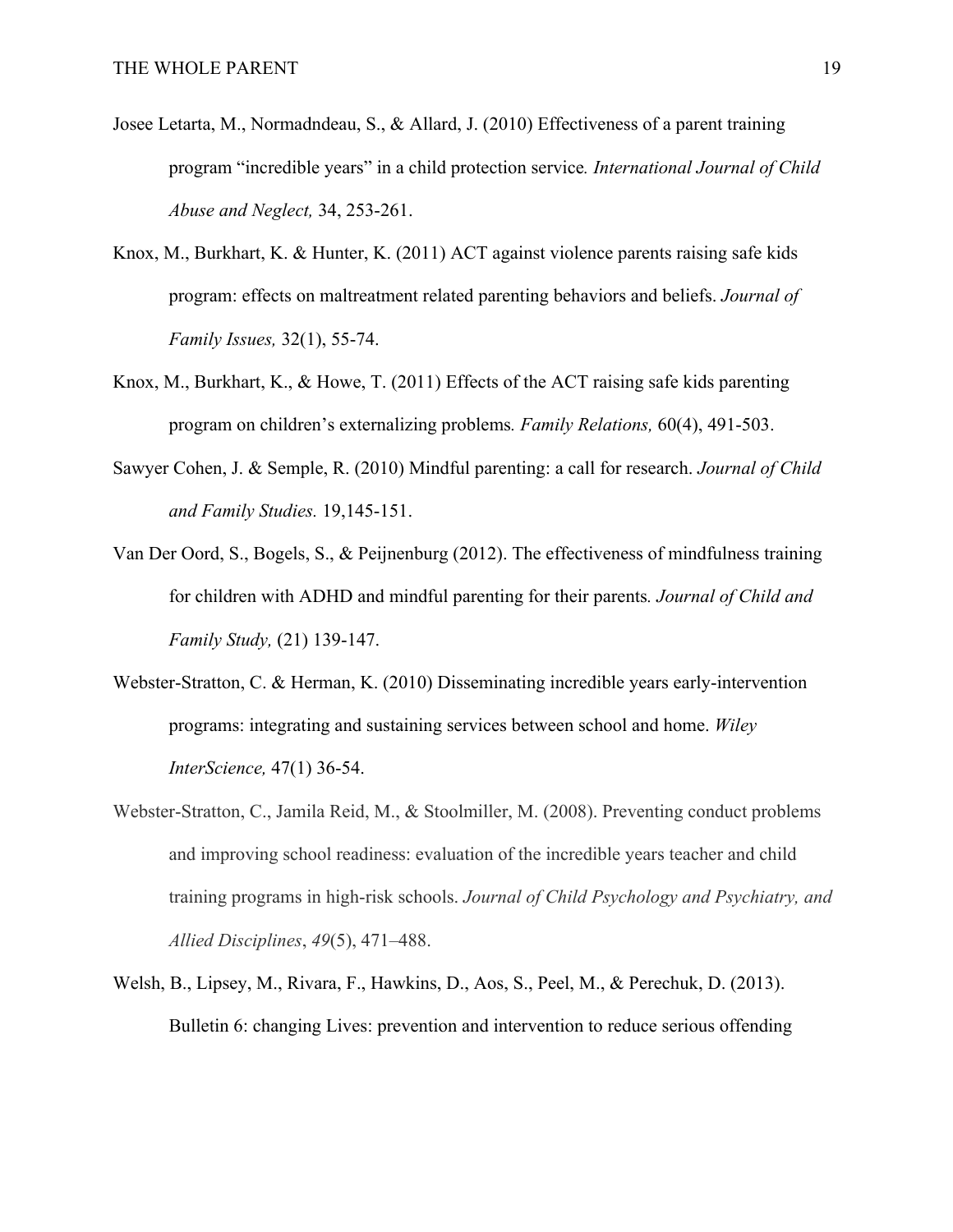(study group on the transitions between juvenile delinquency and adult Crime). Retrieved from: https://www.ncjrs.gov/pdffiles1/nij/grants/242936.pdf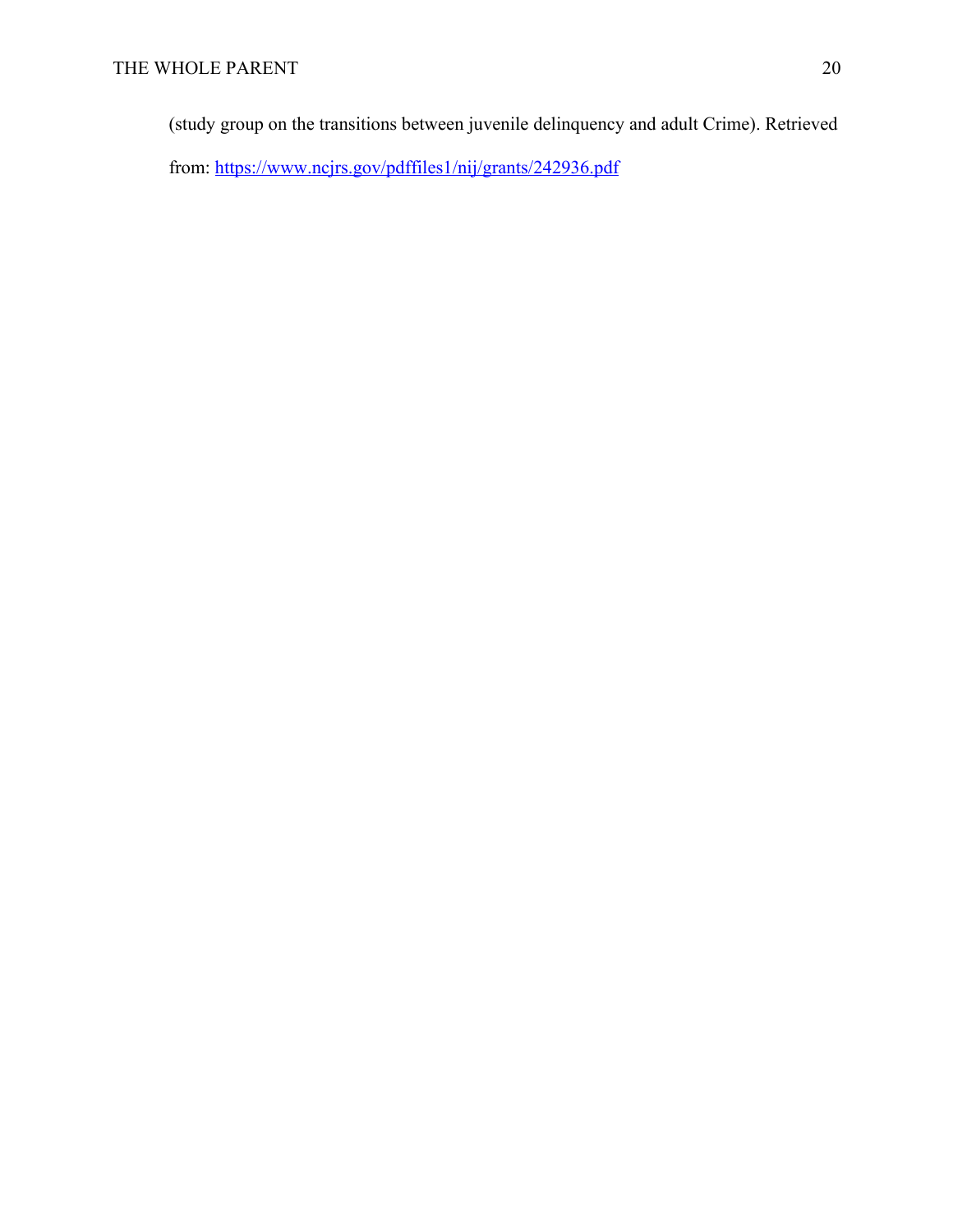| Program              | Length                  | <b>Target</b>             | Cost          | Empirical            |
|----------------------|-------------------------|---------------------------|---------------|----------------------|
| <b>Name</b>          |                         | <b>Audience</b>           |               | <b>Effectiveness</b> |
| <b>ACT</b>           | 15 sessions, once a     | Parents and               | \$450 for 6   | 5                    |
|                      | week for 2 hours        | children ages 3-          | book master   |                      |
|                      |                         | 5, 6-11 and 12-           | set purchased |                      |
|                      |                         | 16 in higher              | by agency     |                      |
|                      |                         | risk families             |               |                      |
|                      |                         |                           | *often        |                      |
|                      |                         |                           | purchases and |                      |
|                      |                         |                           | reused with   |                      |
|                      |                         |                           | other groups  |                      |
| <b>Incredible</b>    | 12-26 sessions          | Young children            | \$300-\$400   | 4                    |
| Years                |                         | aged $3-8$ ,              | *depending on |                      |
|                      |                         | Treating and              | level of      |                      |
|                      |                         | preventing                | training      |                      |
|                      |                         | disruptive                |               |                      |
|                      |                         | behavior                  |               |                      |
|                      |                         | disorders                 |               |                      |
| <b>Strengthening</b> | 14, 2-hour sessions     | Parents and               | Approximately | 5                    |
| <b>Families</b>      |                         | youth ages 10-            | $$173$ per    |                      |
|                      |                         | 14 (court                 | family        |                      |
|                      |                         | referred, low             |               |                      |
|                      |                         | income                    |               |                      |
|                      |                         | families, faith-          |               |                      |
|                      |                         | based groups,             |               |                      |
|                      |                         | minority groups           |               |                      |
|                      |                         | such as                   |               |                      |
|                      |                         | $Latin(x)$ , Asian,       |               |                      |
|                      |                         | Native                    |               |                      |
|                      |                         | America)<br>families with |               |                      |
|                      |                         | mental health             |               |                      |
|                      |                         | problems.                 |               |                      |
| <b>Circle of</b>     | 20 Weeks                | High risk                 | Typically,    | $\overline{4}$       |
| <b>Security</b>      |                         | families (teen            | Free          |                      |
|                      |                         | pregnancy,                | \$0           |                      |
|                      |                         | enrolled in head          |               |                      |
|                      |                         | start, or parents         |               |                      |
|                      |                         | with irritable            |               |                      |
|                      |                         | babies) with              |               |                      |
|                      |                         | children under            |               |                      |
|                      |                         | 6 years old               |               |                      |
| <b>Mindful</b>       | 8-12 sessions, one hour | Parents of                | \$375 for     | 3                    |
| Parenting-by         | a week OR 4 weeks       | children under            | couples       |                      |

# Appendix A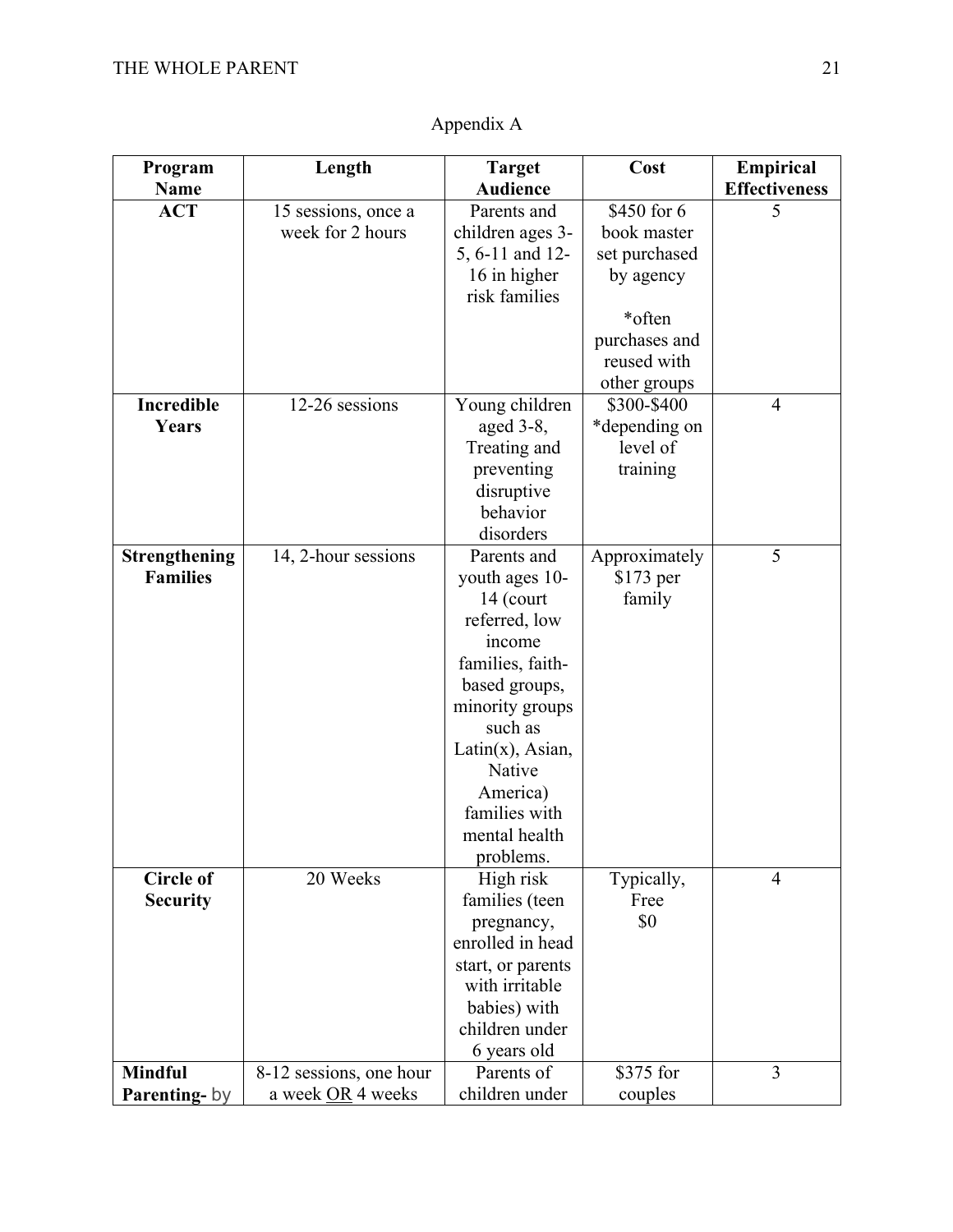| Susan<br>Bögels and<br>Kathleen | with 2-hour sessions<br>each week | 18. *Groups<br>may designate<br>specific age | \$200 General<br>Public |  |
|---------------------------------|-----------------------------------|----------------------------------------------|-------------------------|--|
| Restifo                         |                                   | ranges                                       |                         |  |

Statistics and figures retrieved from Andrews, E., & Coyne, J. (2018), Webster-Stratton, C. &

Herman, K. (2010), Gardner, F., & Leijten, P. (2017) and Knox, M., Burkhart, K., & Howe, T. (2011).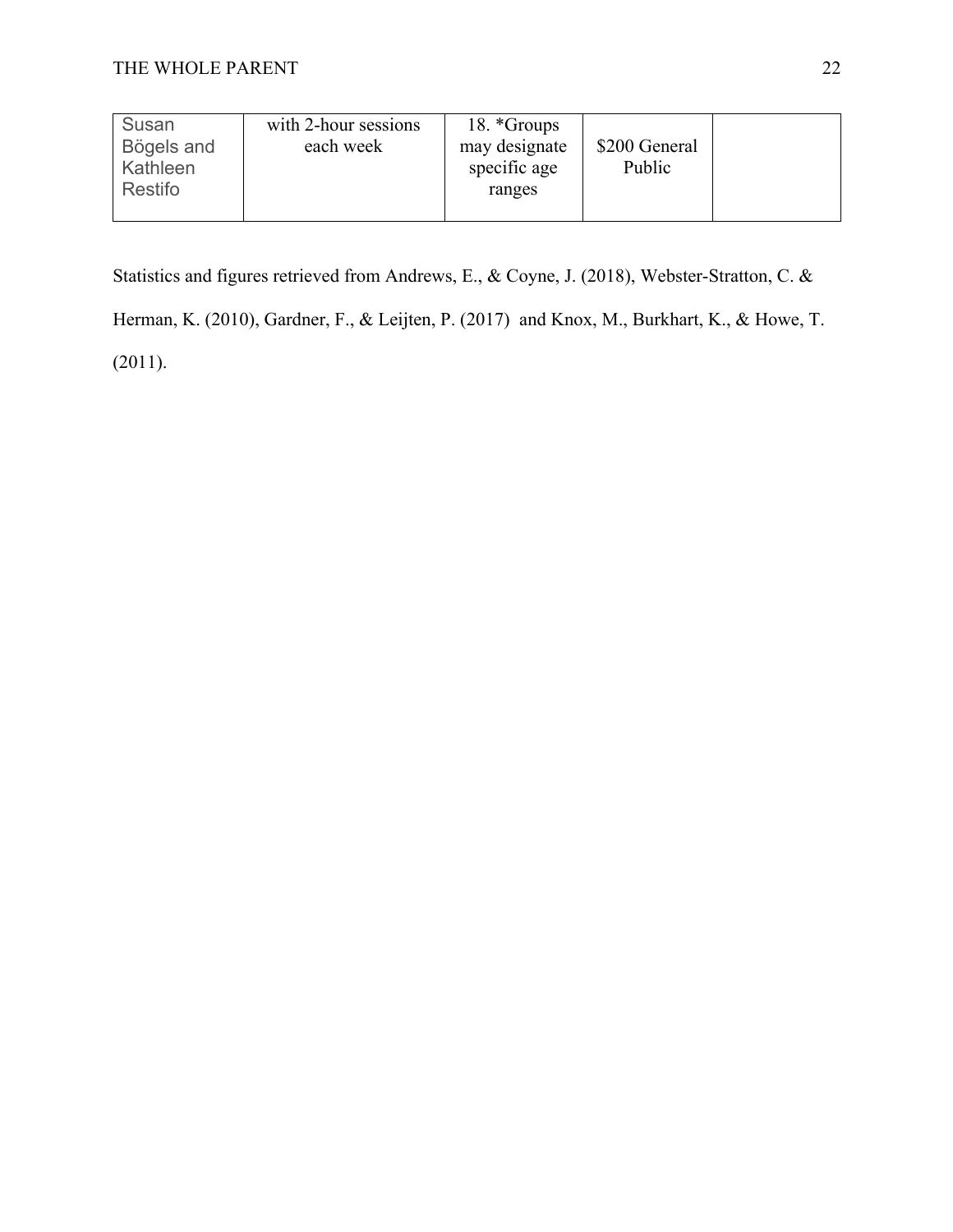# Appendix B

| Week           | Formal<br><b>Mindfulness</b><br><b>Practice</b>                | <b>Application to</b><br>Parenting                                   | <b>Homework</b>                                                                                                                                                 |
|----------------|----------------------------------------------------------------|----------------------------------------------------------------------|-----------------------------------------------------------------------------------------------------------------------------------------------------------------|
| $\mathbf{1}$   | Raisin exercise,<br>body scan                                  | "Automatic pilot" in<br>parenting and family<br>interactions         | Formal meditation (i.e., body<br>scan), mindful daily activity<br>(e.g., eating, brushing teeth)                                                                |
| $\overline{2}$ | Sitting meditation,<br>three-minute brief<br>meditation        | Automatic thoughts<br>and feelings in<br>parenting                   | Formal meditation (e.g., body<br>scan, sitting meditation),<br>mindful daily activity with<br>adolescent, pleasant events log<br>(in daily life and with child) |
| 3              | Sitting meditation,<br>gentle mindful yoga                     | Full attention<br>listening with<br>adolescents                      | Formal meditation, practice full<br>attention listening with<br>adolescent, unpleasant event log<br>(in daily life and with child)                              |
| $\overline{4}$ | Sitting meditation,<br>walking meditation                      | Judgments in<br>parenting (self and<br>adolescent-related)           | Formal meditation, parenting<br>"should/judgment" log                                                                                                           |
| 5              | Gentle mindful<br>yoga, choice less<br>awareness<br>meditation | Parent acceptance of<br>self as parent and of<br>adolescent          | Formal meditation, bring<br>mindful attention to routine<br>activity with adolescent,<br>difficult family communications<br>log                                 |
| $6*$           | Teens and parents:<br>Body scan, gentle<br>mindful yoga        | Teens and parents:<br>Mindful parent-<br>adolescent<br>conversations | Formal meditation, practice full<br>attention listening with<br>adolescent                                                                                      |
| $\overline{7}$ | Loving kindness<br>meditation                                  | Wise parenting mind<br>(conscious goals for<br>parenting)            | Formal meditation, bring<br>mindful attention to routine<br>activity with adolescent                                                                            |
| 8              | Body scan, sitting<br>meditation, gentle                       | Looking forward<br>discussion of                                     | $-$                                                                                                                                                             |

## *Summary of Content of Parenting Mindfully Intervention Sessions*